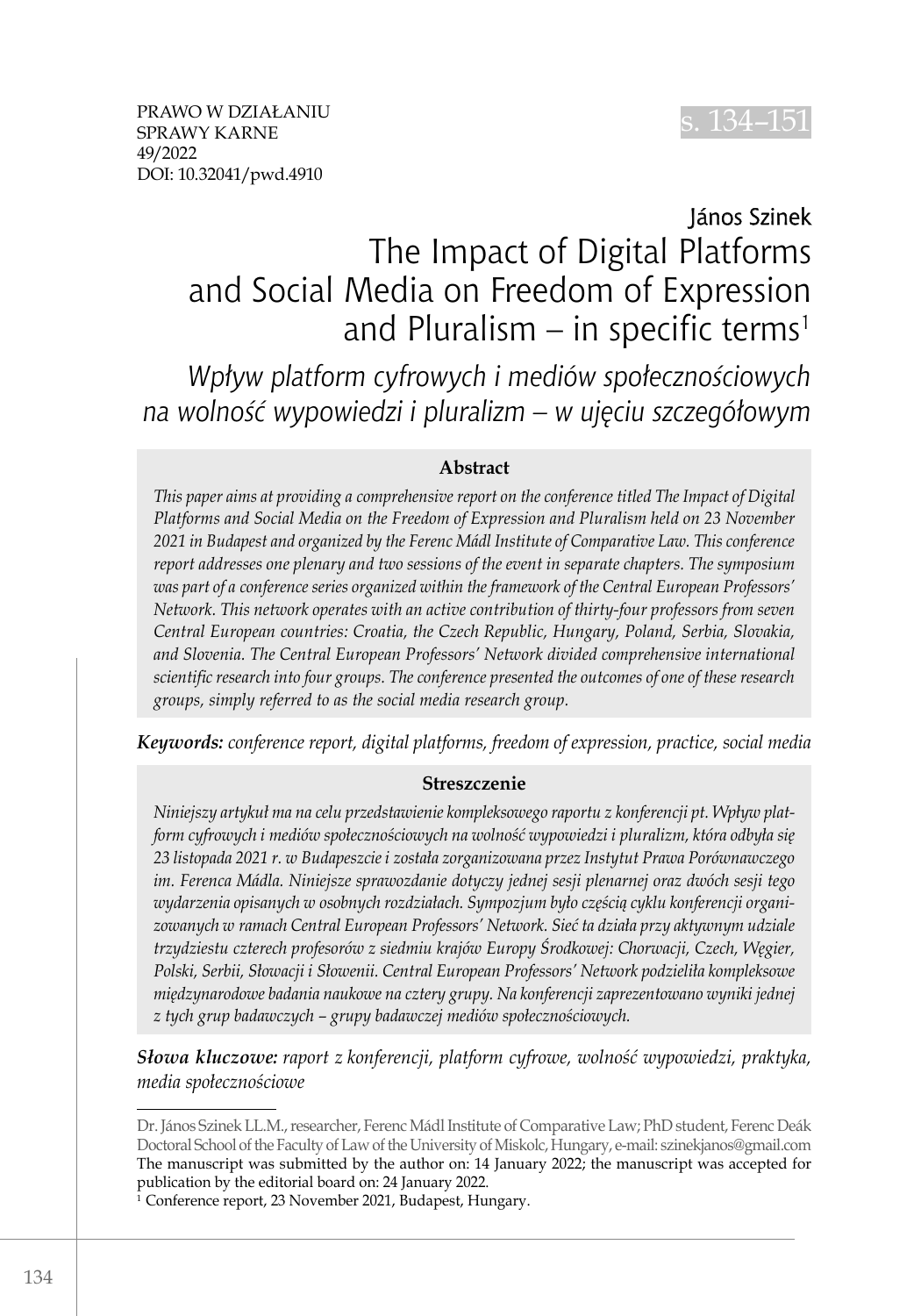## 1. Plenary session

The International Scientific Conference titled "The Impact of Digital Platforms and Social Media on Freedom of Expression and Pluralism – in specific terms" was held at the ceremonial hall of the Budapest Bar Association on 23 November 2021. Assoc. Prof. Dr. Zsolt Ződi (National University of Public Service, Budapest, Hungary) moderated the conference.

Prof. Dr. János Ede Szilágyi delivered the opening speech for the one-day event. Throughout his presentation, Professor Szilágyi introduced a series of books published within the framework of the Studies of the Central European Professors' Network. Each research group issued a scientific monograph to assess the outcomes of the research conducted by the group's professors.

The first book<sup>2</sup>, titled "The Impact of Digital Platforms and Social Media on the Freedom of Expression and Pluralism", was edited by Prof. Dr. Marcin Wielec. The study's main findings are that freedom of expression and pluralism are legally protected in all analyzed Central European countries, however the state response is inefficient in controlling of fake news and censorship arising from the digital era. No adequate legal framework or uniform international standard has been adopted to address the digital age. It can be stated that websites and social media as private companies stand above the law and public communication, and that the liability rules of social media platforms are not properly described. According to the findings of the second book<sup>3</sup>, "Religious Symbols in the Public Sphere" edited by Prof. UO Paweł Sobczyk, religious symbols are fundamental building blocks of Central European countries' state structures. Therefore, the use of religious symbols in public spaces is considered a long-standing tradition. The presence of religious symbols is widespread, however their use is not sufficiently regulated by law, and relevant case law is relatively poor within this area. The indirect prohibition on the use of religious symbols can only be found in Slovenia, where religious education is expressly forbidden by law. It can also be concluded that constructive discussions usually solve problems and disputes occurring from the presence of religious symbols in the public sphere. The presence of religious symbols can be considered a standard feature or value within society.

"Family Protection from a Legal Perspective" edited by Prof. Dr. Tímea Barzó and Prof. Dr. Barnabás Lenkovics forms the third part<sup>4</sup> of the book series. The book shows that families and marriages share the sense of similar high-level protection in the analyzed countries. According to the research group's summaries, in the inspected Central European countries, a man and a woman may only marry based on the same Christian tradition. It is also an important finding that same-sex partnerships are accepted in every country. Some countries provide legal status to same-sex partnerships,

<sup>2</sup> M. Wielec (ed.), *The Impact of Digital Platforms and Social Media on the Freedom of Expression and Pluralism*, Budapest-Miskolc: Ferenc Mádl Institute of Comparative Law and Central European Academic Publishing 2021. <sup>3</sup> P. Sobczyk (ed.), *Religious Symbols in the Public Sphere*, Budapest-Miskolc: Ferenc Mádl Institute of Comparative Law and Central European Academic Publishing 2021.

<sup>4</sup> T. Barzó, B. Lenkovics (eds.), *Family Protection from a Legal Perspective*, Budapest-Miskolc: Ferenc Mádl Institute of Comparative Law and Central European Academic Publishing 2021.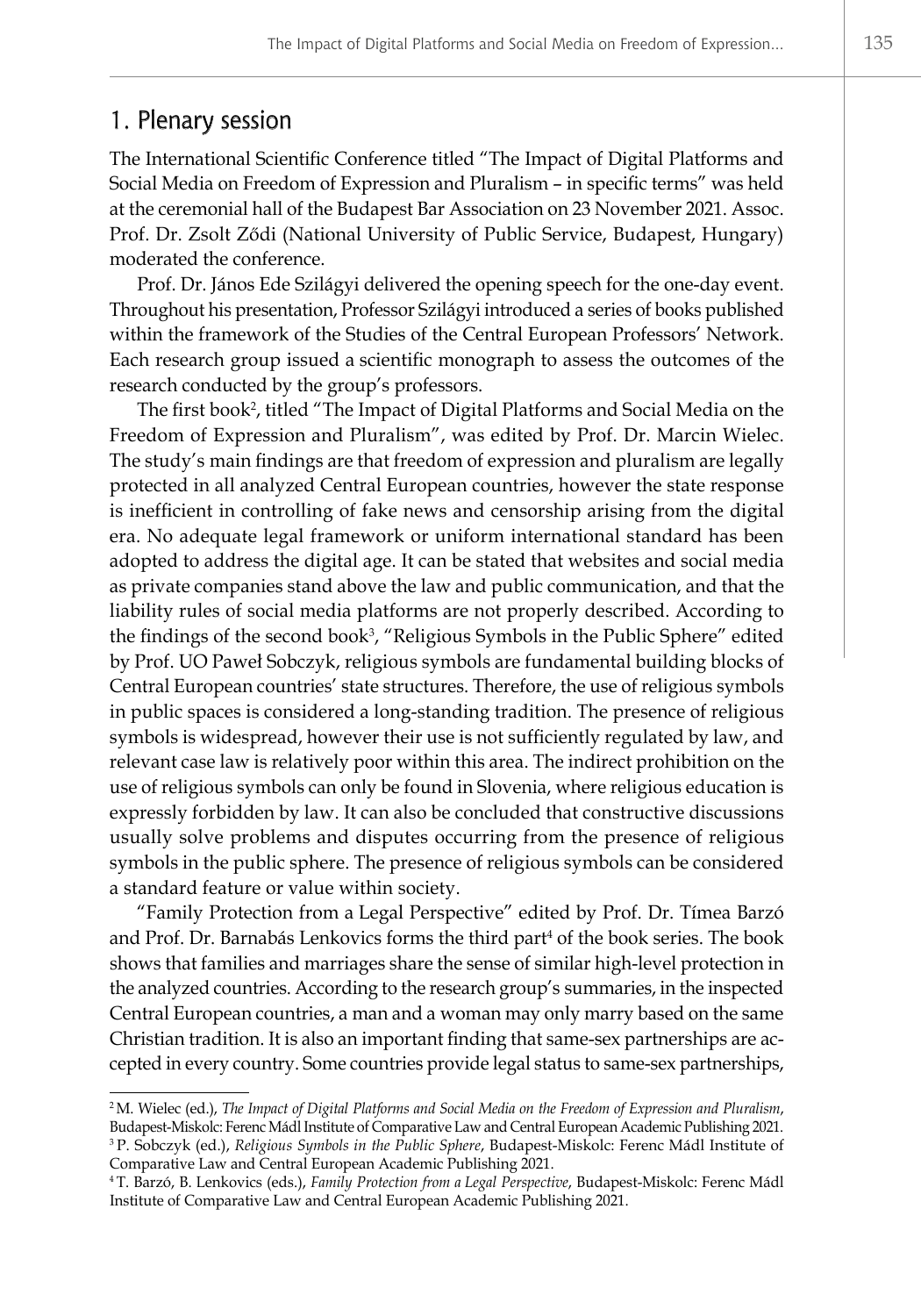and in other countries there is an ongoing discussion about an adequate solution to be implemented. There are attempts to guarantee a suitable family environment to protect minors and ensure that only minors are subject to adoption, except in the Czech Republic. Joint adoption by same-sex partners is forbidden in all the examined countries, and it can be concluded that the legal protection of families and people in different relationships is based on the same common principles and Christian tradition, with particular emphasis on marriage.

The book edited by Prof. Dr. Zoltán J. Tóth, "Constitutional Reasoning and Constitutional Interpretation<sup>"5</sup>, emphasizes that Central and Eastern European national constitutional courts more often refer to the case law of the European Court of Human Rights than to the case law of the Court of Justice of the European Union. Comparative law arguments are moderately common, and mostly only have a strengthening or ornamental nature. The question thus arises, why the constitutional courts of Central and Eastern Europe do not refer to each other's decisions. Some legitimacy problems stem from the fact that the European Court of Human Rights explicitly declares that its argumentation constantly changes depending on the circumstances. By contrast, national constitutional courts do not declare this. Moreover, there are more moral arguments in their case law than in the case law of the European Court of Human Rights.

Prof. Dr. János Ede Szilágyi also introduced dozens of dissemination events organized within the framework of the Central European Professors' Network. Overall, more than fifty events were organized to share the researchers' experiences. He also spoke about the Central European Junior Programme, which consists of a PhD programme at the Deák Ferenc Doctoral School of Law at the University of Miskolc and an internship programme at the Ferenc Mádl Institute of Comparative Law. The book series called "Legal Studies on Central Europe" aims at supporting the PhD programme by providing the PhD students with an up-to-date curriculum. The first publications in the newly founded journal "Law, Identity and Values" will be published in the first few months of 2022. A new publishing house called Central European Academic Publishing has been established. The publishing house was determined to serve as a specialized publishing house for English-language scholarly books and journals. Three national associations established the Central European Association for Comparative Law to set up a new framework for Central European national scientific communities. Prof. Dr. Szilágyi concluded that cooperation launched in the Central European Professors' Network Framework will continue during the next year. Nevertheless, its activities will take place within the framework of a new organization.

Prof. Dr. Marcin Wielec (Cardinal Stefan Wyszyński University in Warsaw, Institute of Justice, Poland) expressed his satisfaction that the cooperation between the Ferenc Mádl Institute of Comparative Law (*Mádl Ferenc Összehasonlító Jogi Intézet*) and the Institute of Justice in Warsaw (*Instytut Wymiaru Sprawiedliwości*) was further strengthened by the operation of the four research groups. He introduced the aim of the social media research group, as well as the eight researchers working in this

<sup>5</sup>Z.J. Tóth (ed.), *Constitutional Reasoning and Constitutional Interpretation*, Budapest-Miskolc: Ferenc Mádl Institute of Comparative Law and Central European Academic Publishing 2021.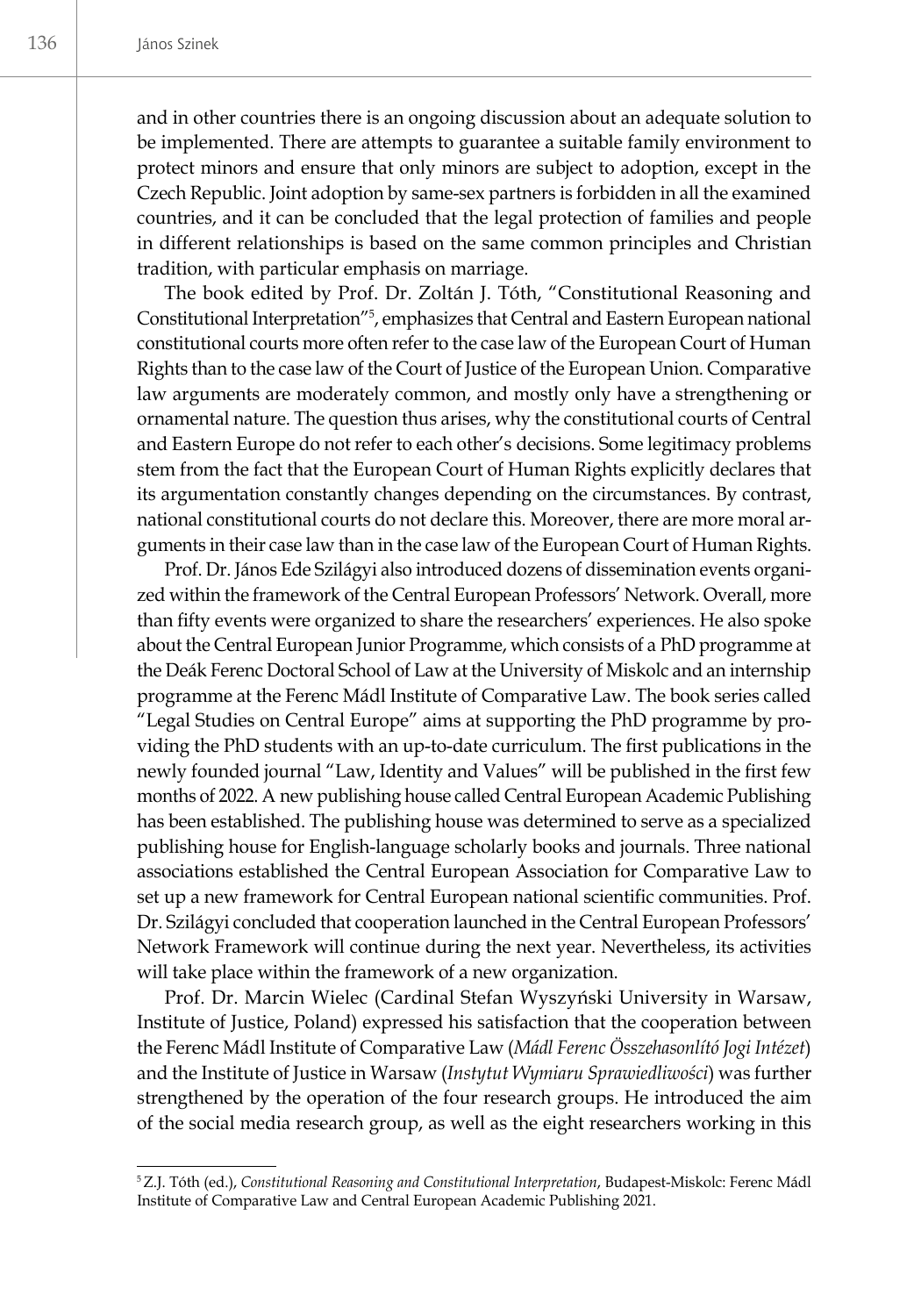research team. He said there was no doubt that the impact of digital platforms on freedom of expression and pluralism is a trending issue that requires an interdisciplinary research approach. The members of the research group are specialists in different fields of law such as civil law, criminal law, economic law, and contract law. He stated that there is a great need to operate such international research programs in the Central European area. One of the most important effects of the Central European Professors' Network is that it unites researchers from the Central European region. Through this project, the network sends a strong signal that there is vast scientific potential in this part of Europe, which gives rise to sustainable and healthy ideas that are useful for society.

The book was reviewed by Dr. Marcin Romanowski (Deputy State Secretary, Ministry of Justice of Poland). Within the framework of the scientific work, two main issues were addressed in the monograph: the problem of fake news and censorship on the Internet. Both of these issues required in-depth analysis. The work resulted in numerous proposed solutions and postulated *de lege ferenda* proposals enriching European achievements in the legal sciences. Social media research groups may be considered a normative orientation in Central Europe in this respect. One of the main results of the scientific work was the creation of a research monograph, which included the analysis of the reported problem of fake news and censorship on social networks. The monograph consists of nine chapters in addition to one concluding chapter. The authors of the chapters are professors of the social media research group. Prof. Dr. Marcin Wielec from Poland wrote a chapter on fake news as an essential factor in digital platforms and the impact of social media on freedom of expression and truth of information. Professor Dr. András Koltay from Hungary devoted his work to the monograph on the regulation of social media platforms in Hungary. Assoc. Prof. Dr. Sanja Savčić analyzed the impact of digital platforms and social media on freedom of expression and pluralism in Serbia. Prof. Dr. Davor Derenčinović from Croatia dealt with the issue of social media, freedom of speech, and regulation of fake news in the legal system in Croatia*.* Dr. Kristina Čufar (University of Ljubljana, Faculty of Law, Ljubljana, Slovenia) analyzed the legal aspects of content moderation in social networks in Slovenia. Assoc. Prof. Dr. Aleš Rozehnal, from the Czech Republic, wrote a chapter on the role of social media in shaping society. Assoc. Prof. Dr. Gábor Hulkó from Slovakia addressed the impact of digital platforms and social media on freedom of expression and pluralism in Slovakia. Prof. Dr. Dušan Popović from Serbia analyzed the issue of freedom of expression in social networks from an international perspective. Bartłomiej Oręziak from Poland on the other hand analyzed the censorship of digital platforms and social media in light of freedom of speech from the Polish law perspective. The monograph began with two points of reference for the legal analysis conducted. The first concerns the phenomenon of fake news, including the impact of fake news on reality, considering the current structure of social media and digital platforms. The definitions and classification of fake news, the reasons and the means of creating fake news, the relationship between fake news and deep fake news, the role and significance of the use of fake news, and the liability for the creation and dissemination of fake news in the fields of criminal, civil,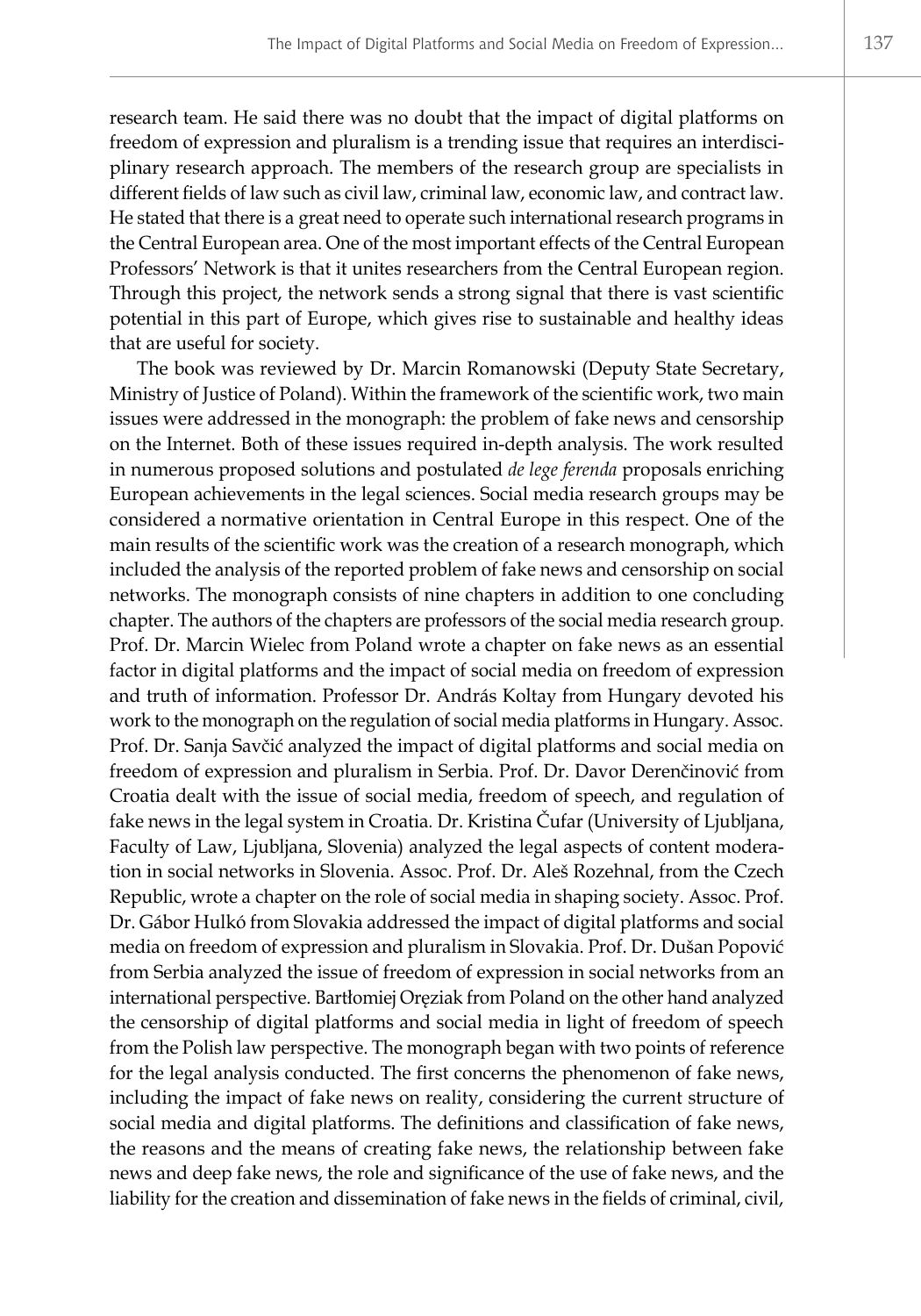and administrative law were the main focus of the research. Proposals for the legal regulation of fake news were an integral part of the book. According to Dr. Marcin Romanowski, the fight against fake news is based on five pillars: identification, combating, liability, legislation, and the impact of fake news on the guarantees of freedom of expression and truthfulness of the information. The second point of reference is the negative phenomenon of censorship on digital platforms and social media platforms. Numerous general issues were analyzed, such as the concept of censorship, legal and factual grounds of censorship, relevant international standards, entities deciding on censorship, and criteria for censorship. Dr. Marcin Romanowski pointed out other essential characteristics of the book. According to him, the problems were accurately and deeply analyzed with the help of an appropriate research methodology and the use of the legal comparative method.

In his address, Prof. Dr. András Koltay (National University of Public Service, Budapest, Hungary) referred to the legal regulations of social media platforms<sup>6</sup>. Professor Koltay talked about the enormous influence of new gatekeepers (social media platforms) on freedom of expression and the public sphere, emphasizing that these are private powers that restrict freedom of expression and can make decisions on what and how the content is available to the public<sup>7</sup>. According to him, regulation methods can be divided into the following six categories: no regulation, self-regulation, co-regulation, private regulation, private law regulation, and media regulation. The doctrine of *no regulation* is obviously outdated and may be considered a metaphor for the Wild West in the online word<sup>8</sup>. Self-regulation is a process whereby an organization volunteers to monitor its adherence to legal and ethical standards rather than having a governmental entity enforce those standards. Self-regulation can be internal or more or less independent, such as through the Facebook Oversight Board. For economic reasons, it is difficult to imagine an efficient self-regulatory system in the online platform market<sup>9</sup>. Co-regulation is

<sup>6</sup> Title of the presentation: A typology of social media regulations. Further relevant publications from the author: A. Koltay, *The Right of Reply in European Comparative Perspective*, "Acta Iuridica Hungarica – Hungarian Journal of Legal Studies" 2013, Vol. 1, pp. 73–89; A. Koltay, *Az Alkotmánybíróság határozata az internetes kommentek polgári jogi megítéléséről*, "Jogesetek Magyarázata" 2015, No. 1, pp. 9–22; A. Koltay, *On the Constitutionality of the Punishment of Scaremongering in the Hungarian Legal System*, "Hungarian Yearbook of International Law and European Law" 2021, Vol. 9, pp. 23–42; A. Koltay, *A véleményszabadság alkotmányos védelme az Alaptörvény első évtizedében*, "Acta Humana: Hungarian Centre for Human Rights Publications" 2021, No. 9(2). pp. 37–93; A. Koltay, *The private censorship of Internet gatekeepers*, "University of Louisville Law Review" 2021, Vol. 59 No. 1, pp. 255–304; A. Koltay, *Médiaszabályozás az online platformok korában: Ami eddig történt, és ami előttünk áll* [in:] *Magyarország 2020: 50 tanulmány az elmúlt 10 évről*, Á. Mernyei, B. Orbán, Budapest 2021, pp. 457–477; A. Koltay, *New Media and Freedom of Expression: Rethinking the Constitutional Foundations of the Public Sphere*, Hart Publishing 2021; A. Koltay, *A szólásszabadság doktrínája és a fake news jelensége az online platformokon* [in:] *Ünnepi kötet a 65 éves Imre Miklós tiszteletére*, É.M. Kovács (ed.), Budapest 2020, 450 p., pp. 231–268.

<sup>7</sup> For more information about this issue, read the paper published by A. Koltay, *Online gatekeepers and the future (and present) of the democratic public sphere*, "In Focus" 2020, No. 1, pp. 119–124.

<sup>8</sup>For more about the doctrine of "no regulation" read: A. Koltay, *A sajtószabadság fogalma ma* [in:] *Sajtószabadság és médiaszabályozás a 21. század elején 2.*, A. Koltay, B. Török, Budapest 2015, pp. 136–137.

<sup>9</sup> The establishing of the Facebook Oversight Board is an apt example for the self-regulation. For more about the initiative read E. Klein, *Mark Zuckerberg on Facebook's hardest year, and what comes next*, available at: https://bit.ly/37oMi2A [accessed on: 2 December 2021].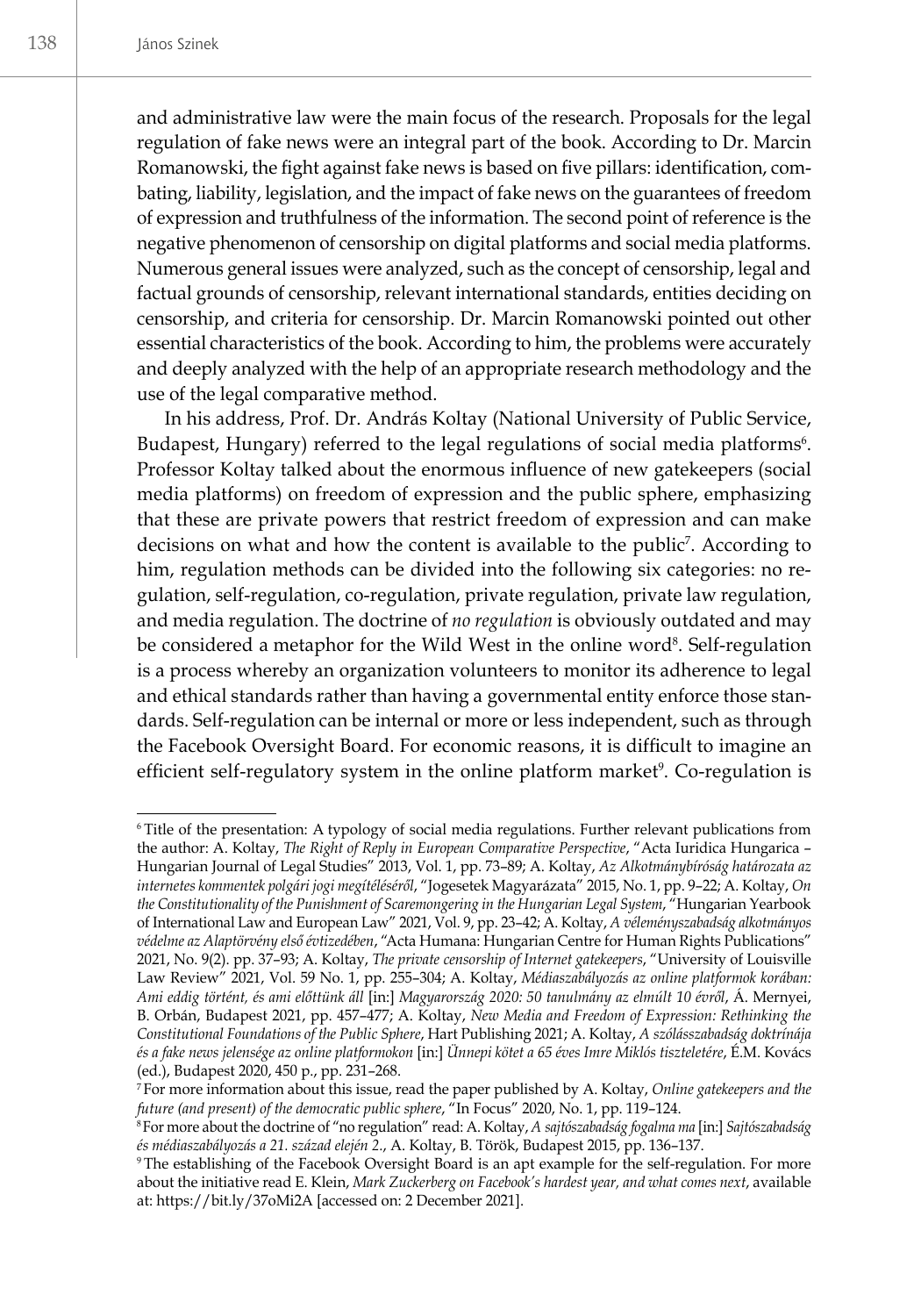a joint effort by state and industry agents combining a codified law and a self- -regulation system. This kind of regulation is an umbrella term, as it has many possible forms and shades of cooperation between the state and the concerned industry. The eCommerce Directive and the AVMS Directive are excellent examples of co-regulation. According to the eCommerce Directive, since 2000, platforms are host providers and may not be subject to any general monitoring obligations; they are required to remove any violating content only after they become aware of its infringing nature<sup>10</sup>. This process is called the "notice and takedown" procedure. In this case, platforms must decide upon the legality or infringing nature of certain user-uploaded content. The most critical issue of the eCommerce Directive is that platforms are forced into a decision-making role regarding user content<sup>11</sup>. According to the AVMS Directive of 2008, video-sharing platform providers operating within their respective jurisdictions must take appropriate measures to ensure the protection of minors, deleting incitement of violence or hatred against a group, and the lawfulness of commercial communications. The provisions of the AVMS Directive are not directly aimed at content, but focus on procedural provisions. Applying rules of private regulation platforms may enforce the regulation of their users' content through the respective contract with them, for example, filtering, blocking, suspending, and deleting<sup>12</sup>. The Facebook Oversight Board may also be considered a private regulation as far as users' rights are concerned. The problem with these types of regulations is that the platform's codes of conduct and standards can have a legally binding force between the parties, but no free speech guarantees can be observed. Content curation practices such as up-ranking and prioritization that determine which content is circulated and accessed online have been under less scrutiny. Users do not necessarily encounter opinions that contradict their personal views and opinions unless they specifically seek them. Personalized services can reduce the diversity and selection of news that individual users encounter when using a platform<sup>13</sup>. Contract law-based regulation involves applying public law rules to directly affect legal relations between private individuals in their relations with other private legal entities. The media regulation toolbox controls ownership concentration, right to reply, fair news coverage, so-called must-carry rules, and the coverage of local news and broadcasting public service content. The presentation concluded that the judicial system or public authority would not be able to handle the workload associated with the operation of the platforms, so the notice and takedown system remains the basis for the liability of the platforms as an emergency measure.

<sup>10</sup> eCommerce Directive 2000/31/EC, art. 12–14.

<sup>11</sup> eCommerce Directive 2000/31/EC, art. 14.

<sup>&</sup>lt;sup>12</sup>The general prohibition appears to have been undermined by the judgment of the Court of Justice of the European Union in *Glawischnig-Piesczek v. Facebook* case, in which the court ruled that it was not contrary to EU law to oblige a platform provider to delete posts with similar or the same content as a defamatory post that has previously been declared unlawful.

<sup>13</sup> For more information about this trending issue read: A. Koltay, *New Media and Freedom of Expression: Rethinking the Constitutional Foundations of the Public Sphere (Book Review)*, "Hungarian Yearbook of International Law and European Law" 2020, Vol. 8, pp 425–428.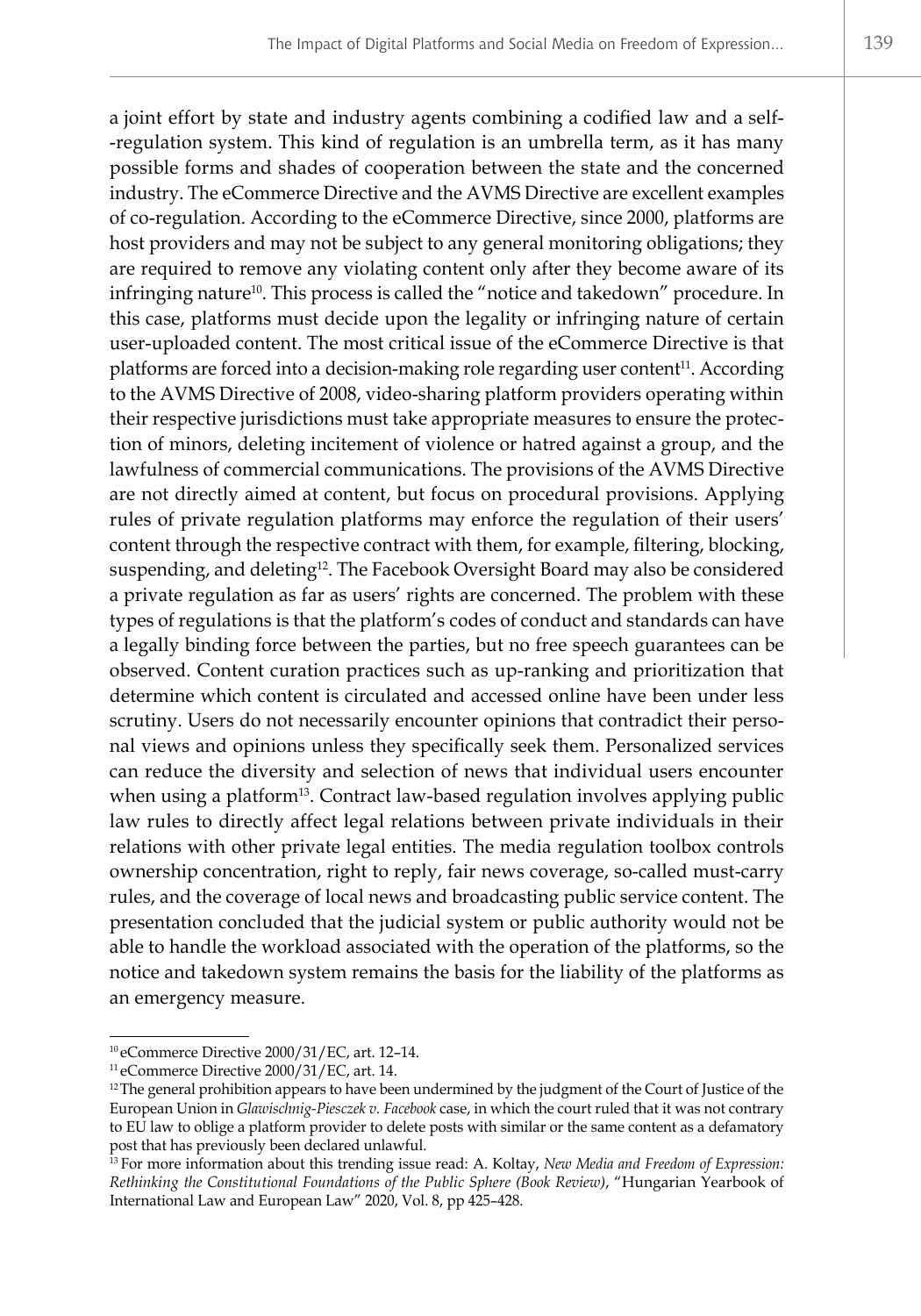## 2. First panel

In his address, Prof. Dr. Davor Derenčinović focused on analyzing Article 17 of the European Convention on Human Rights (hereinafter referred to as ECHR)14. Freedom of expression is considered a principal fundamental value of a democratic state. Numerous international legal documents, including ECHR, have protected this fundamental right. According to Article 10 of the ECHR, everyone has a right to freedom of expression. This right includes the freedom to hold opinions and to receive and impart information and ideas without interference by any public authority, regardless of the frontiers<sup>15</sup>. The right to the freedom of expression has both active and passive aspects. The European Court of Human Rights (hereinafter referred to as the ECtHR) further developed the substance and the scope of this right. Freedom of expression is not an absolute right; it can be restricted to certain conditions. According to the exclusion clause of Article 10 of the ECHR, "the exercise of these freedoms, since it carries with its duties and responsibilities, may be subject to such formalities, conditions, restrictions or penalties as are prescribed by law and are necessary for a democratic society, in the interests of national security, territorial integrity or public safety, for the prevention of disorder or crime, for the protection of health or morals, for the protection of the reputation or rights of others, for preventing the disclosure of information received in confidence, or for maintaining the authority and impartiality of the judiciary"16. Certain forms of freedom of expression are not protected by Article 10 of the ECHR. According to Article 17 of the ECHR, the ECtHR has the authority to *prima facie*, excluding some forms of freedom of expression from the protective reach of Article 10 of the ECHR. Article 17 of the ECHR, titled Prohibition of Abuse of Rights, enshrines that "nothing in this European Convention on Human Rights may be interpreted as implying for any State, group or person any right to engage in any activity or perform any act aimed at the destruction of any of the rights and freedoms set forth herein or at their limitation to a greater extent than is provided for in the Convention"17. Article 17 of the ECHR was described by some commentators as a guillotine provision that undermines the foundations of the ECHR. In cases in which the court established

<sup>&</sup>lt;sup>14</sup>Title of the presentation: Freedom of expression and its restrictions in Europe – on the applicability of Article 17 of the European Convention on Human Rights to disinformation (fake news). Further relevant publications of Prof. Dr. Davor Derenčinović and important papers of other scholars on this topic: F. Cassim, *Regulating hate speech and freedom of expression on the internet: Promoting tolerance and diversity, "South African Journal of* Criminal Justice" 2015, Vol. 28 Issue 3, pp. 303-336; S. Roksandic Vidlicka, Possible future challenge for the ECtHR: *Importance of the Act on exemption and the Sanader case for transitional justice jurisprudence and the development of transitional justice policies*, "Zbornik Pravnog Fakulteta Zagrebu" 2014, Vol. 64 No. 5–6, pp. 1091–1120; B. Henson, B.W. Reyns, B.S. Fisher, *Fear of crime online? examining the effect of risk, previous victimization, and exposure on fear of online interpersonal victimization*, "Journal of Contemporary Criminal Justice" 2013, Vol. 29 Issue 4, pp. 475–497; M. Kettemann, *Follow-Up to the Comparative Study on 'Blocking, Filtering, and Take-Down of Illegal Internet Content'*, Germany 2019, available at: https://rm.coe.int/dgi-2019- update-chapter-germany- -study-on-blocking-and-filtering/168097ac51 [accessed on: 8 December 2021]; G. Nielsen, *Populism, Fake News, and the Flight from Democracy* [in:] *Navigating Fake News, Alternative Facts, and Misinformation in a Post-Truth World*, K. Dalkir, R. Katz, IGI Global Disseminator of Knowledge 2020, pp. 238–257; M.A. Peters, S. Rider, M. Hyvonen, T. Besley (eds.), Post truth, fake news: Viral modernity and higher education, Singapore 2021.

<sup>&</sup>lt;sup>15</sup> European Convention on Human Rights, Article 10 paragraph 1.

<sup>&</sup>lt;sup>16</sup> European Convention on Human Rights, Article 10 paragraph 2.

<sup>17</sup>European Convention on Human Rights, Article 17.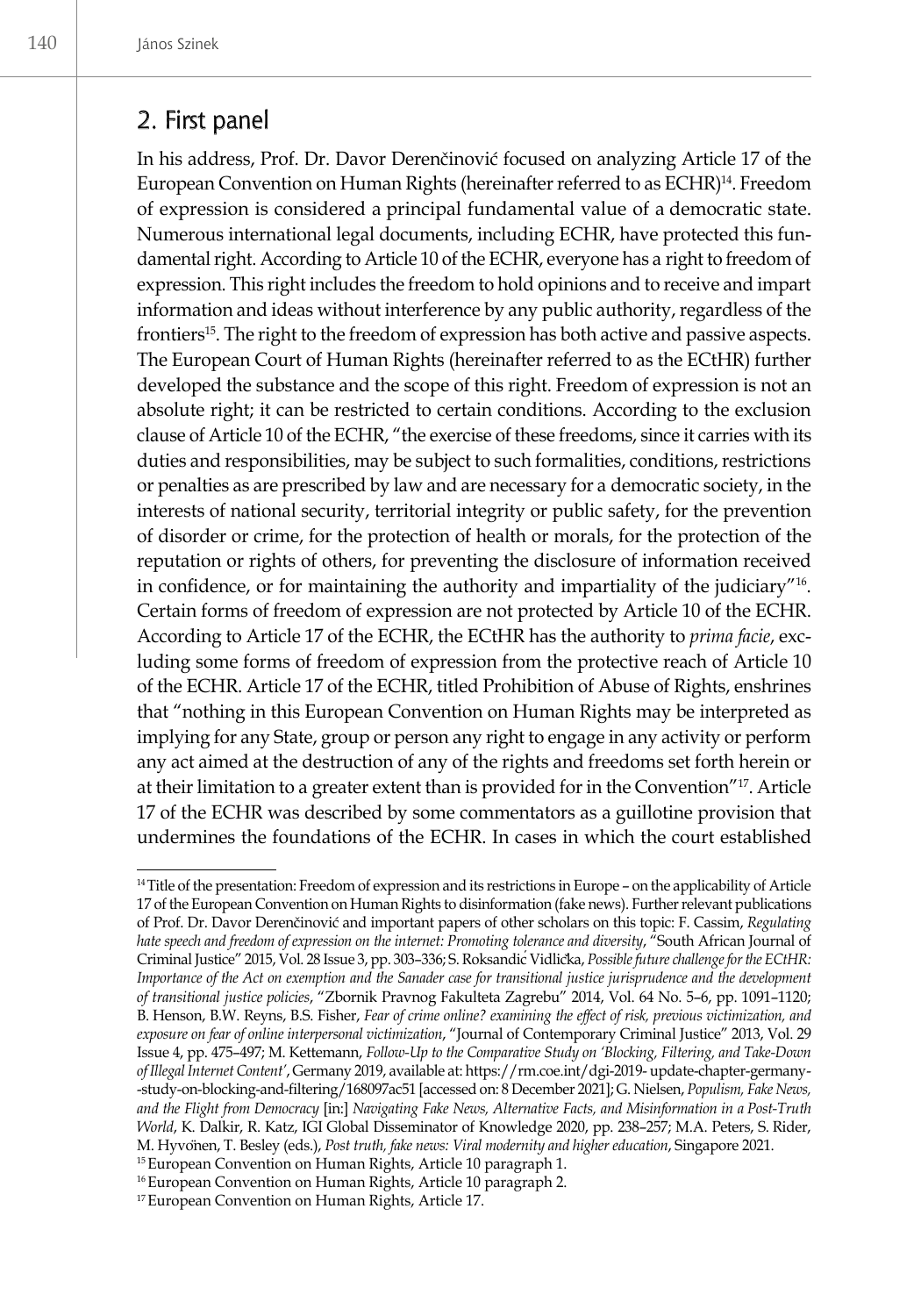grounds for applying Article 17 of the ECHR, the three-step test of Article 10 of the ECHR would not apply. This can be considered a short-track mechanism for rejecting claims of alleged free speech violations that have been used to exclude hate speech from the protective function of Article 10 of the ECHR. Notwithstanding, the entire democratic and liberal dimension of some forms of fake news, particularly those integrated into large-scale disinformation campaigns, undoubtedly runs contrary to the text and spirit of the conventions. Many valid arguments justify the curation of the blanket lifting of the free-speech mechanism provided in Article 10 of the ECHR. Therefore, applying the clause in disinformation should be decided exclusively on a case-by-case basis, considering all relevant arguments discussed.

Assoc. Prof. Dr. Aleš Rozehnal (Charles University, Faculty of Law, Prague, Czech Republic) spoke about the new dimensions of freedom of expression in the first part of his presentation<sup>18</sup>. The media is an indispensable part of a democratic society. Protecting freedom of expression creates a marketplace for ideas and allows citizens to hold public officials and figures accountable for their actions. However, protecting freedom of expression does not automatically imply the credibility of the media actors themselves. Media credibility depends mainly on strict adherence to ethical practices. It can be concluded that there is noticeable tension between traditional media and citizen journalism. The general values of traditional journalism include accuracy, verification, and impartiality. The most important values of social media are its immediacy, transparency, and strong opinions. These values should be protected in all possible manners. The second part of the presentation focused on fake news and hate speech. Many media require journalists to use social media to gather information on such services and start blogs, Facebook pages, or Twitter accounts. Nevertheless, the media are not responsible for contributing to the amount of fake news circulating in cyberspace. Just by forwarding or publishing information from someone else, the media is a guarantor of the truth of that information. When media are often accused of spreading fake news, it is crucial that journalists use platforms including social media, chat rooms, and forums for their reporting and that they verify their sources and information from these sites. It is an essential issue that there are no boundaries for digital monopolies, which is why they have emerged recently. By removing post-blocking users' content, monopolies can influence the outcome of elections and influence public debate. The European Union has the ability to halt this undemocratic environment. For twenty years, the Internet has evolved with minimal rules to become a truly digital Wild West. Freedom of speech on the Internet must be guaranteed to all, not just to strong information service providers. Their procedures must be transparent and they must be accountable for their actions. It is time to set some basic rules so that online democracy remains real. If we do not want to become obedient payers supporting large digital companies and sooner or later follow their political preferences, this is a necessary step, however, it is necessary to be careful about over-regulation.

<sup>18</sup>Title of the presentation: Social Media – Digital Democratic Agora or Threat to Democracy? Further relevant publications from the professor: A. Rozehnal, *Media Laws – A Commentary*, Prague 2008; A. Rozehnal, *Protection of Personality in the Media* [in:] *Media, Communication and Culture*, J. Bystricky ̌ (ed.), Pilsen 2008; A. ́ Rozehnal, *Media Law*, Pilsen 2015; A. Rozehnal, *Media Law in the Czech Republic*, Kluwer Law International 2013.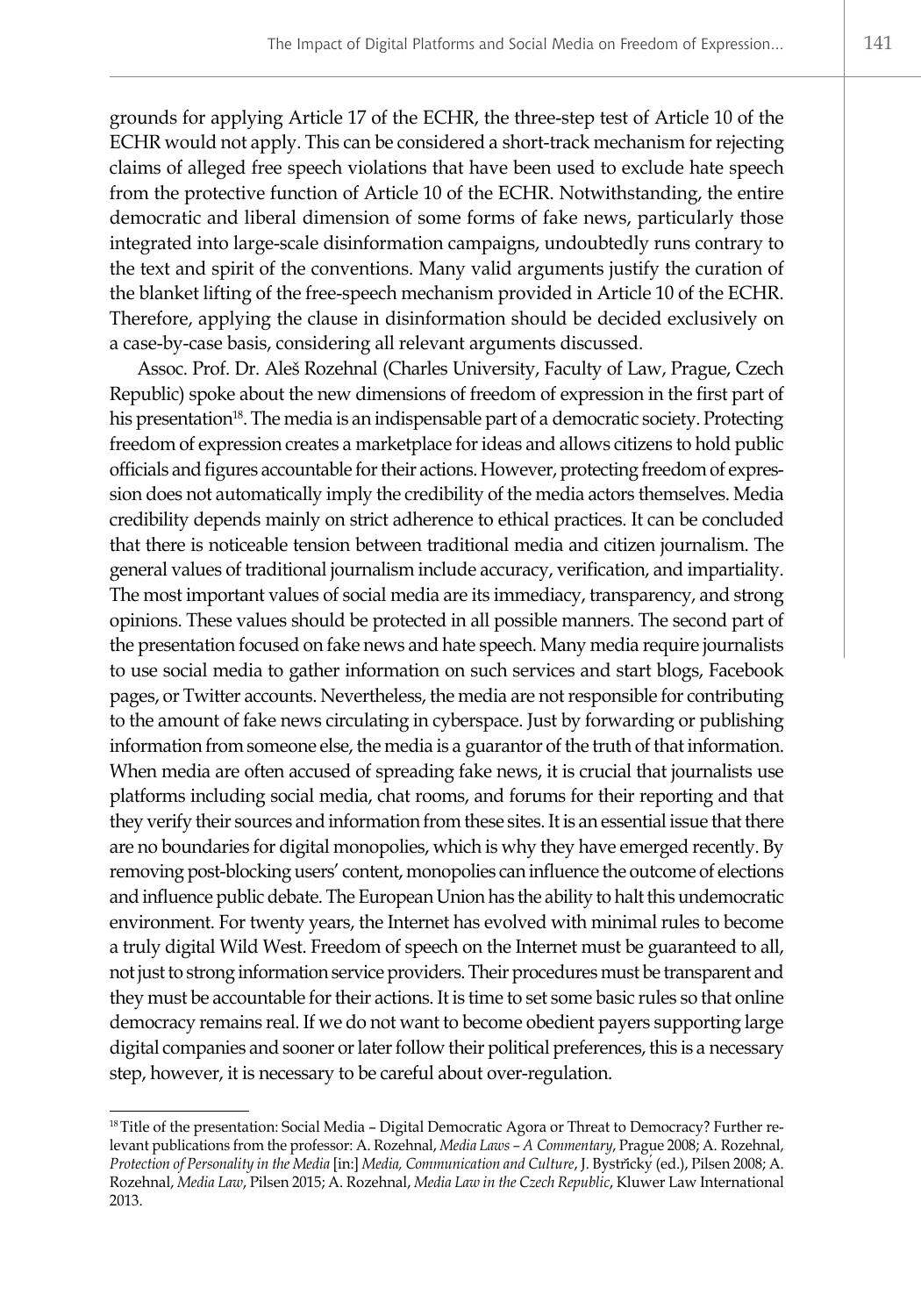In his address, Prof. Dr. Dušan Popović (University of Belgrade, Faculty of Law, Belgrade, Serbia) critically analyzed the case laws of the ECtHR and the Court of Justice of the European Union (hereinafter referred to as the CJEU)<sup>19</sup>. At the beginning of the presentation, the professor highlighted that anonymous Internet communication was predominantly valued. However, people have started increasingly using this type of protection provided by online anonymity to attack others. One way to do so is by posting comments on the Internet, which may be moderated or left unmoderated by the platform. The moderation of comments may be exercised either *ex ante* (before posting a comment) or *ex post* (after posting a comment). The protection of freedom of expression stems from various legal sources, the most important of which are the ECHR, The Charter of Fundamental Rights of the European Union (hereinafter referred to as the CFR), several national Constitutions, and relevant case-law. Article 10 of the ECHR states that freedom of expression includes the freedom to hold opinions and to receive and impart information and ideas without interference by public authority, regardless of frontiers.

In the second part of the presentation, Dr. Popović introduced three critical cases dealing with moderating comments. In the case of *Eva Glawischnig-Piesczek<sup>20</sup>*, the CJEU provided some practical, interpretative guidance regarding the safe harbor regime and the prohibition of a general monitoring obligation<sup>21</sup>. The CJEU held that the eCommerce Directive did not preclude a member state from ordering a hosting provider to remove information that has been held to be unlawful as well as information that is identical or equivalent to such unlawful information posted by any user. In *the Delfi v. Estonia case*<sup>22</sup>, the ECtHR decided on the liability of Delfi, a high-volume Estonian online news outlet, for defamation based on offensive comments posted by readers below one of its online news articles. The case of *MTE v. Hungary*<sup>23</sup> also concerned the liability of online intermediaries for user comments. In 2010, MTE, a self-regulatory body of Hungarian Internet content providers, published an article on two real estate management websites. Shortly thereafter, several offensive pseudonymous comments were posted in the article. The same type of comments appeared when the full text of the opinion was reproduced on other online portals such as www.index.hu. In *the Delfi* 

<sup>&</sup>lt;sup>19</sup>Title of the presentation: Defamatory online comments: a critical analysis of ECtHR and CJEU case-law. For further relevant publications from the author see: D. Popović, M. Jovanović: *Pravo Interneta – Odabrane teme, I izdanje*, Beograd 2019. For further relevant publications on this topic read: V. Balasubramani, *Online Intermediary Immunity Under Section 230*, "The Business Lawyer" 2016/2017, Vol. 72 Issue 1, pp. 275–286; S.W. Brenner, *Should online defamation be criminalized?,* "Mississippi Law Journal" 2007, Vol. 76 Issue 3, pp. 705–787; C. Castets-Renard, *Algorithmic content moderation on social media in EU law: Illusion of perfect enforcement*, "University of Illinois Journal of Law, Technology & Policy" 2020, Issue 2, pp. 283–323; F. Durach et al., *Tackling Disinformation: EU Regulation of the Digital Space*, "Romanian Journal of European Affairs" 2020, Vol. 20 No 1, pp. 5–20.; K. Klonick, *The new governors: the people, rules and processes governing online speech*, "Harvard Law Review" 2017, Vol. 131 Issue 6, pp. 1598–1670; O. Pollicino, L. Somaini, *Online disinformation and freedom of expression in the democratic context: The European and Italian responses* [in:] *Misinformation in referenda*, S. Baume et al. (eds.), London and New York 2020, pp. 171–193.

<sup>20</sup>Case C‑18/18 *Eva Glawischnig-Piesczek v Facebook Ireland Limited*, Judgement of the Court of Justice of the European Union (Third Chamber) of 3 October 2019.

<sup>21</sup> For more information about the safe harbour regime, visit https://www.alrc.gov.au/publication/ serious-invasions-of-privacy-in-the-digital-era-dp-80/10-defences-and-exemptions/safe-harbour-scheme- -for-internet-intermediaries/ [accessed on: 4 December 2021].

<sup>22</sup>Grand Chamber Case of *Delfi AS v. Estonia* (Application no. 64569/09).

<sup>23</sup> Case of *Magyar Tartalomszolgáltatók Egyesülete and Index.hu Zrt. v. Hungary* (Application no. 22947/13).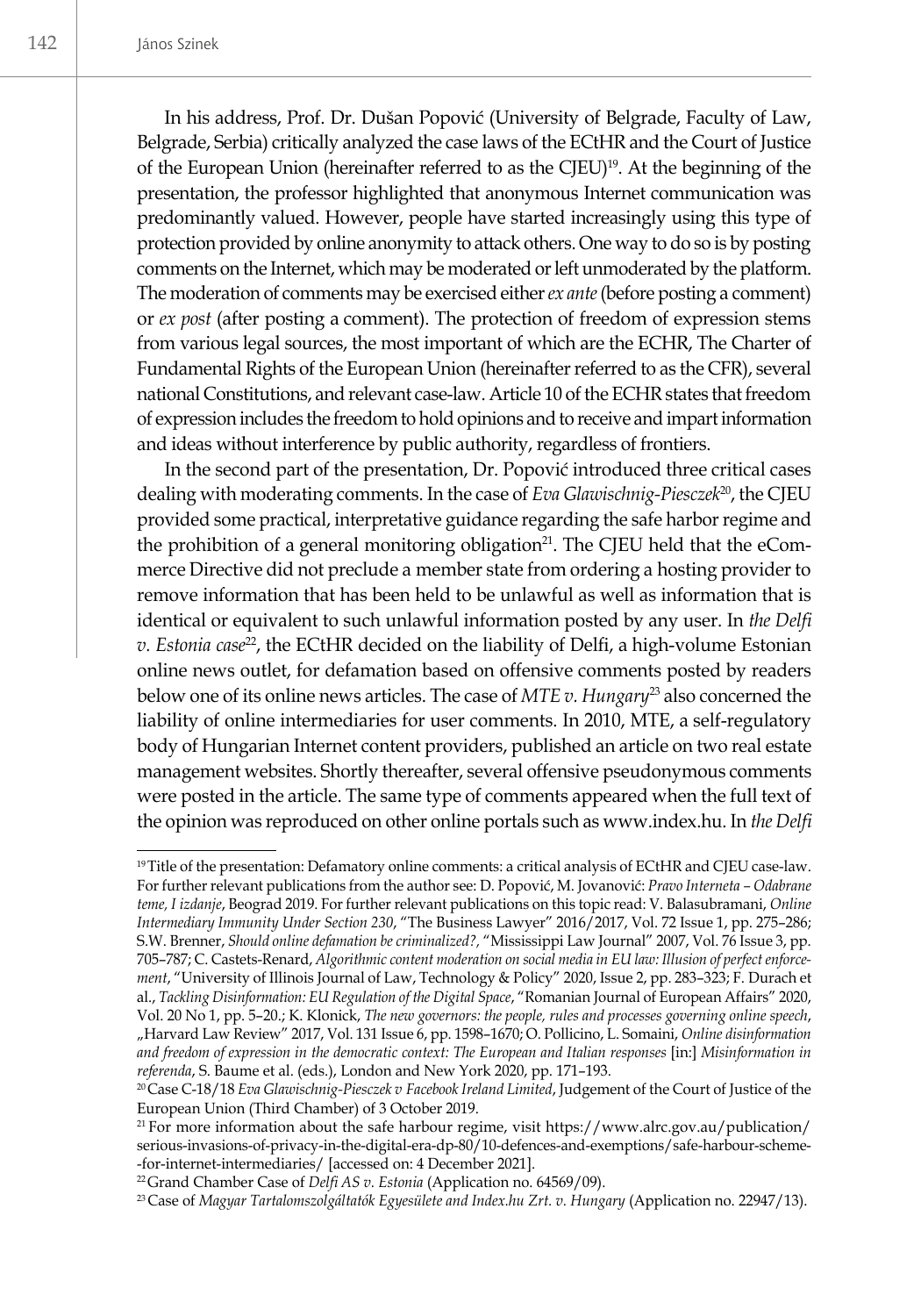*v. Estonia case*, the ECtHR listed four specific factors to guide the balancing process: the context of the comments, the measures applied by the platform to prevent or remove the comments, the liability of the actual authors of the comments as an alternative to the platform's liability, and the consequences of domestic proceedings for the platform. In *the MTE v. Hungary case*, the ECtHR added a fifth factor: the consequences of the comments for the victim. Although the eCommerce Directive provides for the limitation of liability for intermediaries, its provisions do not correspond to recent technical developments and the appearance of new forms of online communication. Moreover, it does not harmonize the conditions for holding intermediaries liable, but only the requirements for exempting Internet intermediaries from liability. In the last part of the presentation, Prof. Dr. Dušan Popović introduced the Digital Services Act proposal (hereinafter referred to as the DSA)<sup>24</sup>, which makes it obligatory for service providers to act when they receive orders about a specific item of illegal content. Such illegal content is defined as any information that, per se or by its reference to an activity, including the sale of products or provision of services, is not in compliance with EU law or the law of a member state, irrespective of the precise subject matter or the nature of that law. Given that the DSA proposal refers to illegal content that may be disabled or removed under certain conditions, it seems that all types of online comments will not be captured under the proposed mechanism. This brings us back again to the complex distinction made by the ECtHR between the categories of "manifestly illegal comments" and "merely offensive comments."

Assoc. Prof. Dr. Sanja Savčić (University of Novi Sad, Faculty of Law, Novi Sad, Serbia) devoted her presentation to analyzing the status of online discrimination in Serbia<sup>25</sup>. First, the professor quoted Article 46 of the Constitution of Serbia<sup>26</sup>, which guarantees that freedom of thought and expression shall be guaranteed as well as the freedom to seek, receive, and impart information and ideas through speech, writing, art, or in some other manner<sup>27</sup>. Freedom of expression may be restricted by law if it is necessary to protect the rights and reputation of others, uphold the authority and objectivity of the court, and protect public health, the morals of a democratic society, and the national security of the Republic of Serbia. Apart from the general provision, there are many special laws that apply to the protection of freedom of expression. According to the professor, the most frequent violations were threatening content, compromising security, different kinds of insults, unfounded accusations, hate speech, and discrimination. Almost half of the reported Internet-based violations are related to hate speech and discrimination. Assoc. Prof. Dr. Sanja Savčić introduced the most

<sup>&</sup>lt;sup>24</sup> More information about the DSA package available at https://digital-strategy.ec.europa.eu/en/policies/ digital-services-act-package [accessed on: 5 December 2021].

<sup>&</sup>lt;sup>25</sup> Title of the presentation: Is there an effective civil action against discrimination in Serbia? For further relevant literature read: H. Allcott, M. Gentzkow, *Social Media and Fake News in the 2016 Election*, "Journal of Economic Perspectives" 2017, Vol. 31 No. 2, pp. 211–236; J. Colliander, *This is fake news: Investigation the role of conformity to other users' views when commenting on and spreading disinformation in social media*, "Computers in Human Behavior" 2019, Vol. 97, pp. 202–215; D.O. Klein, J.R. Wueller, *Fake News: A Legal Perspective*, "Journal of Internet Law" 2017, Vol. 10, pp. 5–13.

<sup>26</sup> Constitution of Serbia (*Устави Србије*).

<sup>27</sup> Constitution of Serbia, Article 46.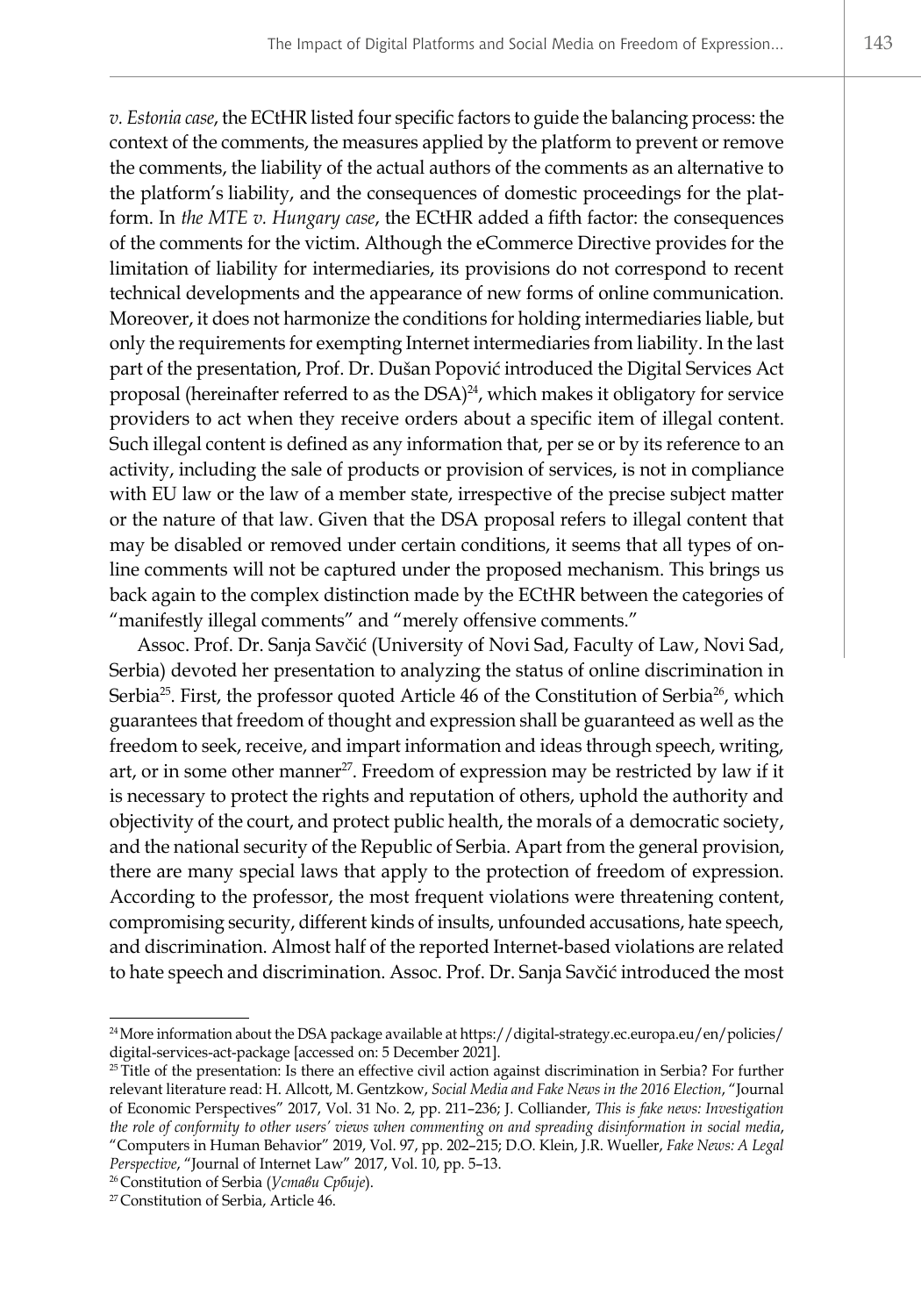important sources of law related to the breach of the right of equity in Serbia, according to which, the essential sources of laws are the Law on Prohibition of Discrimination of the Republic of Serbia (2009), the Law on Public Information and Media (2014), and the Code on Journalists (2015). Discrimination is any unjustified differentiation, inequitable conduct, or misconduct about persons or groups or members of their families or persons close to them, directly or indirectly, if this behavior is based on race, colour, ancestry, citizenship, nationality or ethnic origin, language, religious or political beliefs, gender, gender identity, sexual orientation, property status, birth, genetic characteristics, health status, disability, marital or family status, conviction, age, appearance, membership in a political, trade union, and other organisations, and other natural or assumed personal characteristics. Violation as a criminal offence can lead to up to three years of imprisonment. If it is directed against a public officer, the penalty rate ranges from three months to five years. Civil claims, which can be initiated by the rightsholder, can aim to determine the infringement, cease the violation of the right, remove the infringement's consequences, compensate for the damage caused by infringement, and publish judicial decisions. The responsibility for the infringement can be in case of registered media, the editor-in-chief, or in case of a claim for compensation for the damage, the editor-in-chief, and the journalist. According to the relevant provision of the eCommerce Directive<sup>28</sup> according to court or administrative decisions, the service provider must inform competent state authorities and disclose and remove content or disable access. However, there is no obligation to monitor content and the most frequently used services fall outside of domestic jurisdiction. One particular problem is identifying the direct perpetrator.

## 3. Second panel

In her address, Dr. Kristina Čufar introduced the relevant case law in Slovenia and analyzed the impact of social networks on the Slovenian judicial system<sup>29</sup>. Problematic expressions on social networks are distributed extremely quickly, gain much media attention, spark controversy, divert from real issues, lower the standards of public debates, and cause lasting consequences that injunctive orders cannot entirely prevent. In extreme cases, problematic online expressions might spill over and materialize in the physical

<sup>28</sup> See Article 18 of the eCommerce Directive: "…when he knew or could have known about the unlawful actions of service users or the content of the data and did not remove or disable the access to the given data immediately upon acknowledgement of an unlawful action or data".

<sup>29</sup>Title of the presentation: (Re)constructions of Social Networks in Slovenian Case Law. Further relevant bibliography: V. Bajt, *Online Hate speech and the "refugee crisis" in Slovenia* [in:] *The disaster of European refugee policy: Perspectives from the 'Balkan route',* Š. Neža Kogovšek, I.Ž. Žagar, M. Lukšič Hacin (eds.), Newcastle upon Tyne UK 2018, pp. 133–155; V. Bakir, A. McStay, *Fake News and The Economy of Emotions*, "Digital Journalism" 2018, Vol. 6 Issue 2, pp. 154–175; L. Bayer, *Inside Slovenia's war on the media,* 2021, available at: https://www.politico.eu/article/slovenia-war-on-media-janez-jansa/ [accessed on: 3 December 2021]; U. Godnov, T. Redek, *The use of Twitter for political purposes in Slovenia*, "Romanian Journal of Political Science" 2014, Vol. 14 No.1, pp. 3–33; U. Horvat, *Slovenia as the last EU country that does not yet have a GDPR implementing law*, 2020, available at: http://jadek-pensa.si/en/slovenia-as-the-last-eu-country-that-does-not-yet-have-a-gdpr-implementing-law/ [accessed on: 3 December 2021]; C. Vaccari, A. Chadwick, *Deepfakes and Disinformation: Exploring the Impact of Synthetic Political Video on Deception, Uncertainty, and Trust in News*, "Social Media + Society" 2020, Vol. 6 No. 1, pp. 1–13.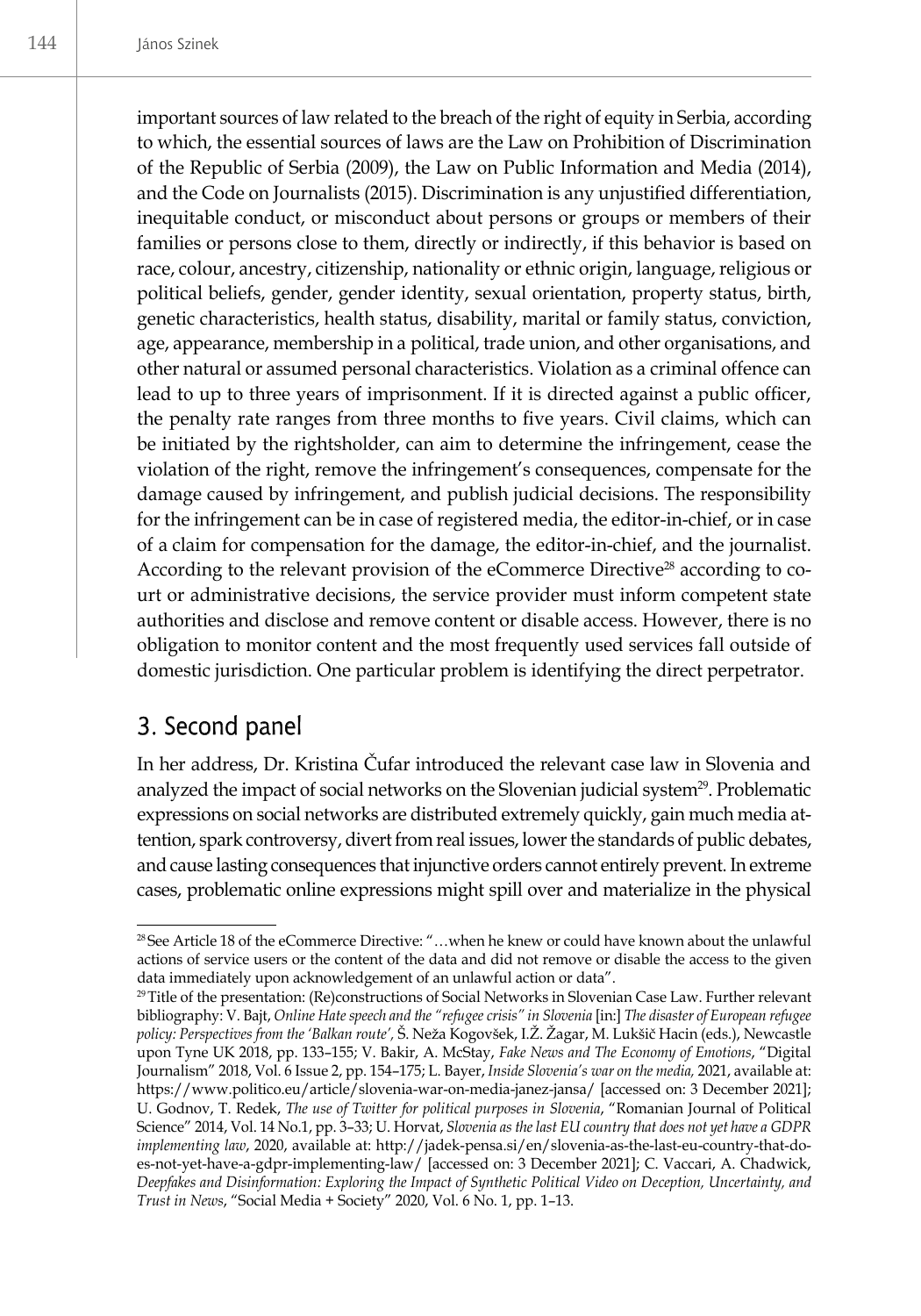world. The reviewed case law demonstrates that the courts in Slovenia perceive social networks to be important forums of public expression and seek to avoid the chilling effect and excessive restrictions on freedom of expression in the online sphere. As online public debates are becoming more polarised, it seems that courts go increasingly far to ensure freedom of expression on social networks, exonerating speech that would otherwise not be permitted. The political debate on social networks is transforming into a competition of insults instead of debating the various aspects of society's problems. The fact that the Slovenian Supreme Court<sup>30</sup> recognized what would usually be considered an offensive *ad personam* attack as a political critique in need of protection, evoking the pursuit of the truth and enlightenment principles, is the most dramatic example of a lowering standard of acceptable speech on social networks in Slovenian case law. It will be interesting to see how courts deal with this phenomenon in the future and whether this new normal will become habitual in the eyes of the legal system.

Engagement with case law also shows that courts carefully dissect the circumstances of each case when it comes to deciding whether a post may be considered a breach of personal rights. While courts are vigilant when it comes to unlawful breaches of privacy, they also consider that we live in a world in which the means of communication have changed, leading to lower expectations of privacy in public settings. Technologies such as smartphones and social networks have already transformed our lives and relationship with the notion of privacy, which is reflected in the court's reasoning. The transformations of communication and societies provoked by social networks are a global phenomenon – like in all jurisdictions – and the Slovenian legal system is negotiating the impacts of living in a digital society. The fact that more people can reach wider audiences with their expressions has many positive effects on society, as previously invisible stories can emerge and marginalised groups gain the possibility to get connected. In the near future, courts will deal with many more cases involving social networks. For example, technological developments and deepfake technologies pose new challenges that must be accommodated by the legal system. "As ever, judicial system will have to adapt and invent responses to our changing realities*,*" concluded Dr. Čufar.

In his address, Prof. Dr. Marcin Wielec (Cardinal Stefan Wyszyński University in Warsaw / Institute of Justice, Poland) analysed legal criminal protection against fake news in Poland<sup>31</sup>. This analysis shows that criminal liability for fake news is

<sup>30</sup> Supreme Court of Slovenia (*Vrhovno sodišče republike Slovenije*).

<sup>&</sup>lt;sup>31</sup> Title of the presentation: Polish criminal law and fake news. Other relevant papers from the author: M. Wielec, *Wartości – analiza z perspektywy osobliwości postępowania karnego*, Lublin 2017; M. Wielec (ed.), *Odpowiedzialność dyscyplinarna. Standardy polskiego systemu prawnego na przykładzie wybranych zawodów prawniczych,* Warszawa 2018. Further relevant publications on this topic: A. Bąk, *Serwisy społecznościowe – efekt Facebooka i nie tylko*, "Media i Społeczeństwo" 2016, No. 6, pp. 134–146; K. Bąkowicz, *Wprowadzenie do definicji i klasyfikacji zjawiska fake newsa*, "Studia Medioznawcze" 2019, Vol. 20 No. 3, pp. 280–289; A. Brenda-Mańkowska, *Fake news, clickbait, żebrolajki – problemy mediów w dobie postprawdy* [in:] *Mass media we współczesnym świecie*, V. Tanaś, W. Welskop (eds.), Łódź 2019; D. Bryndal, P. Kochański, *Multimedialne platformy cyfrowe*, "Rzeczpospolita", 21 September 1998; K. Daniel, *Media wobec fake newsów – motywy kreowania, przyjmowane postawy, podejmowane działania*, "Polityka i Społeczeństwo" 2018, Vol. 16 No. 3, pp. 95-114.; I. Dąbrowska, Deepfake, Nowy wymiar internetowej manipulacji, "Zarządzenie Mediami" 2020, Vol. 8 No. 2, pp. 89–101; J. Dębowski, *O klasycznej koncepcji prawdy i jej filozoficznych podstawach. Czy w Matrixie możliwa jest prawda?* [in:] *Oblicza prawdy w filozofii, kulturze, języku*, A. Kiklewicz, E. Starzyńska- -Kościuszko (eds.), Olsztyn 2014.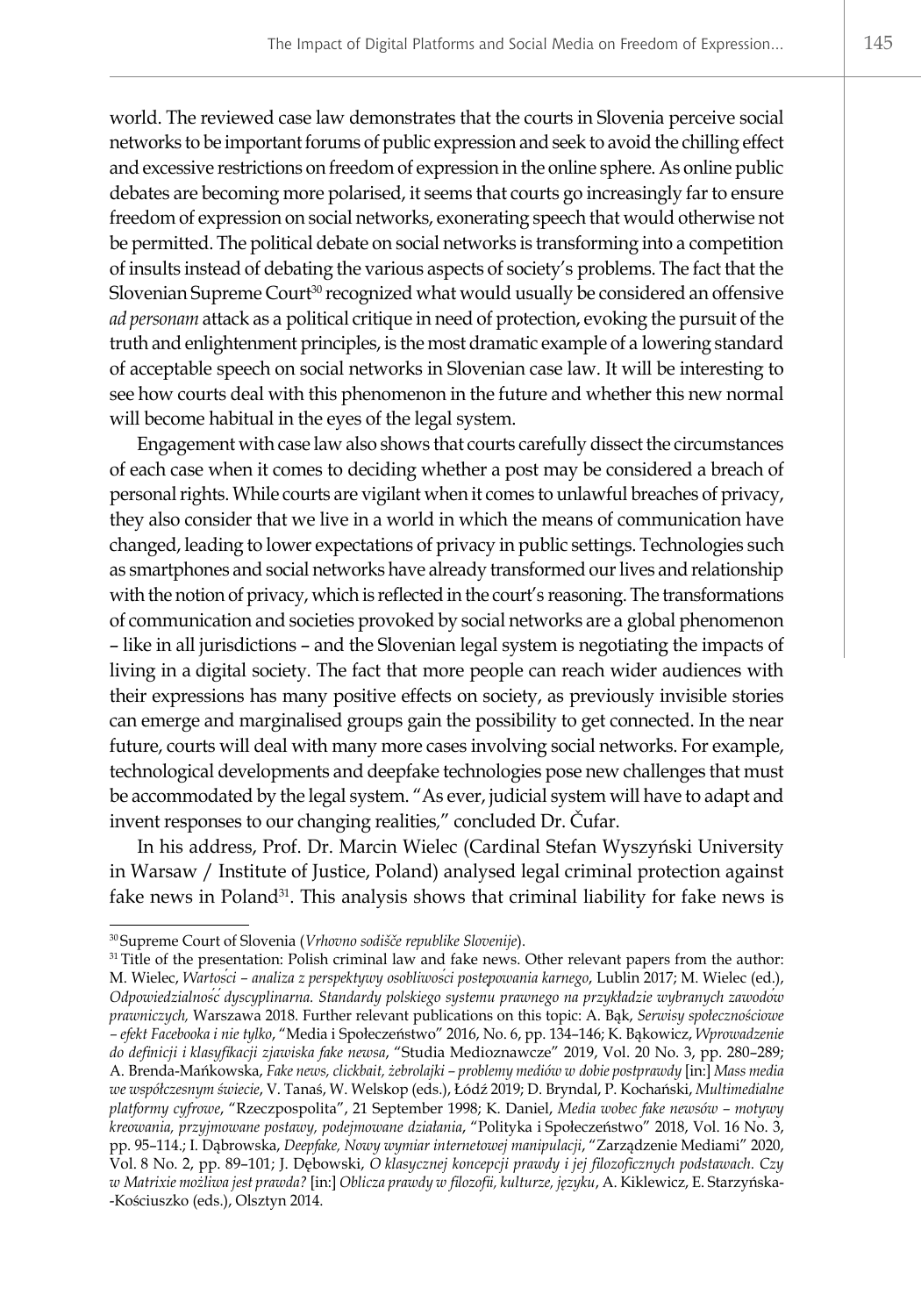not strictly provided for in the Polish criminal law system. Thus, the actual legal act in the form of the Penal Code<sup>32</sup> does not list prohibited acts that directly involve the creation, dissemination, or changing of information to the extent that it becomes a carrier of false content. However, criminal law is a specific type of law in all legal systems. Therefore, criminal law should deal with fake news with the most significant impact, that is, disinformation that threatens the highest values, such as state security. Disinformation of minor importance should be addressed in other branches of law such as civil law, administrative law. To answer the question of whether there is a possible punishment for fake news, it is necessary to balance the conflict between the constitutional value of the freedom of expression and the construction of a fake news offence. To cover disinformation under criminal law, one must establish a catalogue of the types of conduct and behaviors that make up for this type of offence. Compiling such a catalogue is very difficult. Therefore, there will be difficulties in the legal definition of fake news, and it will also be challenging to prove this type of offence in a criminal trial. However, the legislative work agenda in Poland features a draft act on protecting the freedom of social network users. It is a thorough administrative regulation, and the character of the act should be preserved. Criminal law should always be used as a last resort, as an *ultima ratio* regulation.

*The Renckhoff case* (C-161/17) and the censorship of contents were critical points of the address delivered by Bartłomiej Oręziak<sup>33</sup> (Cardinal Stefan Wyszyński University in Warsaw/Institute of Justice, Poland). The Renckhoff ruling introduced censorship on the Internet, with normative justification on copyright grounds. This censorship applies to the posting of hyperlinks to content lawfully communicated online, that is, with the consent of the copyright holder. In this ruling, the CJEU failed to use the model it had developed for the admissibility of hyperlinking to content made available on the Internet illegally, that is, without the consent of the copyright holder. The argumentation and interpretation of Article 3 (1) of Directive 2001/29/EC adopted in the *Renckhoff case* appear to be incompatible with the specific nature and content-communicated principles of the Internet. The inaccuracy or even defectiveness of this ruling is one thing; its consequences for the realization of freedom of expression on the Internet in practice is another one. It may paralyse hyperlinking in any form, disrupting the proper functioning of the Internet and causing an unjustified

<sup>32</sup>Polish Penal Code (*Kodeks Karny*, consolidated text: Dz.U. z 2021 r. poz. 2345 ze zm.).

<sup>&</sup>lt;sup>33</sup> Title of the presentation: Renckhoff case (C-161/17): Internet Content Censorship and Freedom of Expression For more relevant literature see: B. Oręziak, *Judgement of the Court of Justice of the European Union (Second Chamber) of 8 September 2016 in Case C 160/15 in the proceedings of GS Media v Sanoma Media Netherlands BV, Playboy Enterprises International Inc., Britt Geertruid Dekker*, "Comparative Law Review" 2018, Vol. 23 No.1, pp. 243–253; B. Oręziak, *Judicial Dialogue between the European Court of Human Rights and the Court of*  Justice of the European Union in the Field of Legal Liability for Posting Hyperlinks, "International Community Law Review" 2019, Vol. 21 Issue 5, pp. 432–448. Further relevant publication from the author: B. Oręziak, *Czy linkowanie w sieci jest dopuszczalne? Analiza w świetle najnowszego orzecznictwa Trybunału Sprawiedliwości Unii Europejskiej* [in:] *Własność intelektualna w Internecie*, D. Żak (ed.), Lublin 2018, pp. 137–157; B. Oręziak, *Ograniczenia linkowania w Internecie w świetle orzecznictwa Trybunału Sprawiedliwości Unii Europejskiej – analiza orzeczenia z dnia 14 czerwca 2017 roku w sprawie C-610/15*, "Przegląd Prawno-Ekonomiczny" 2018, No. 4, pp. 199–219; B. Oręziak, *Analiza prawnej dopuszczalności zamieszczania hiperlinków w internecie. Uwagi na tle wyroku Europejskiego Trybunału Praw Człowieka z 4.12.2018 r. w sprawie MAGYAR JETI ZRT przeciwko Węgrom*, "Prawo w Działaniu" 2019, Vol. 40, pp. 181–192.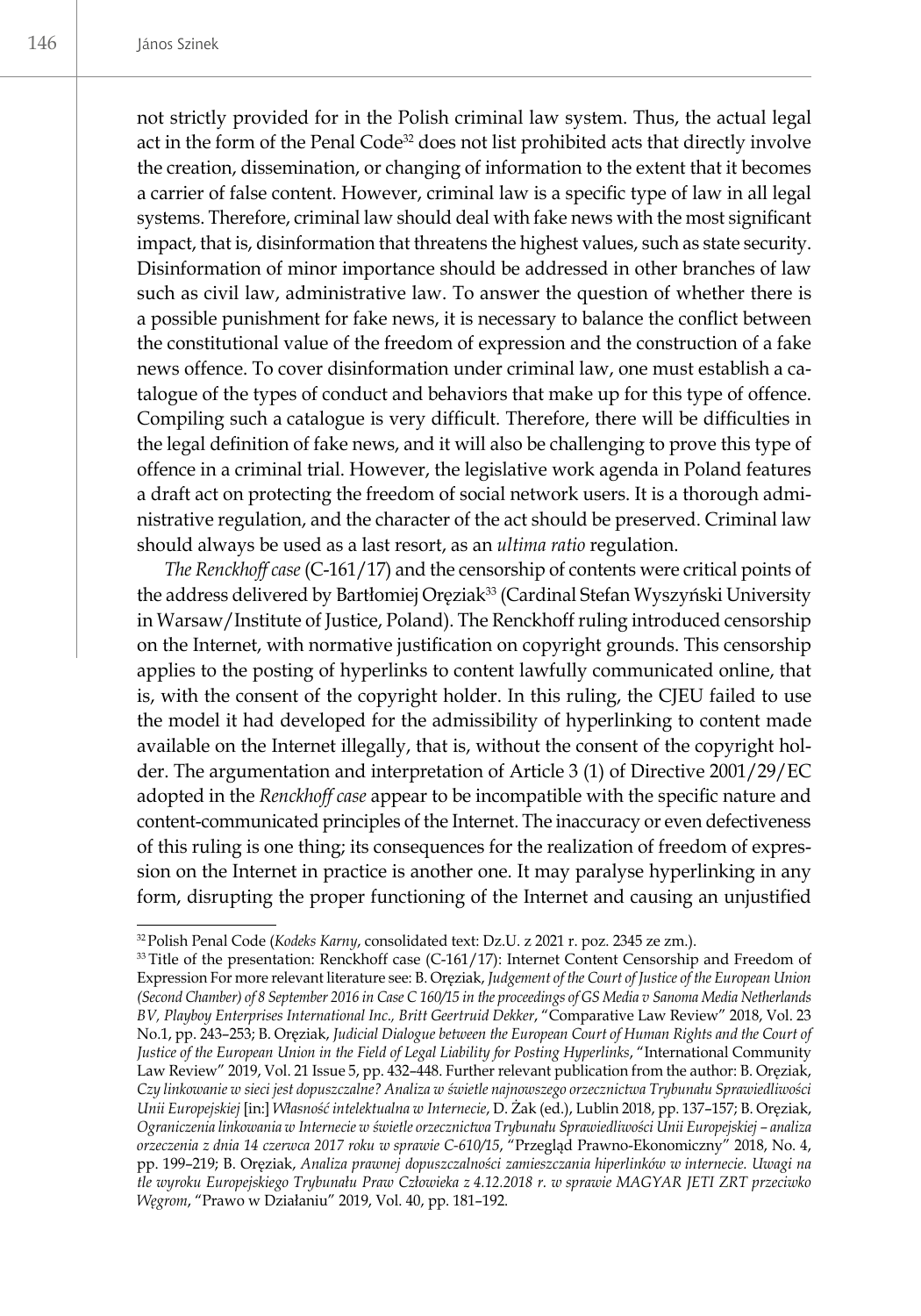limitation in the implementation of legal norms related to the freedom of expression in the digital environment. It should be emphasized that the comprehensive analysis carried out in this paper concludes that the court decision in the *Renckhoff case* may be deemed a normatively ungrounded restriction of freedom of expression on the Internet. Furthermore, its illogical disharmony is striking regarding the degree of severity of the response to a subsequent communication to the public within the meaning of Article 3 (1) of Directive 2001/29/EC, where Internet users must expect a harsher reaction when hyperlinking content is legally available on the Internet, and a more lenient reaction when hyperlinking content is illegally available. To conclude the scholarly analysis above, first, the judgement in the *Renckhoff case* should be assessed critically by the presented arguments and to the substantive extent of these arguments. Second, it is proposed that all the *de lege ferenda* postulates proposed in this regard be introduced into law. The latter can be achieved either by amending Directive 2001/29/EC and using the national law to implement this directive or a ruling issued by the CJEU, which will depart from the construction adopted in the *Renckhoff case*.

In her presentation, Assoc. Prof. Dr. Marta Dragičević Prtenjača (the University of Zagreb, Faculty of Law, Zagreb, Croatia)34 introduced the most important sources of law concerning criminal law in Croatia. The presentation focused on freedom of expression, fake news, and trending issues in this field of law. The Constitution of Croatia<sup>35</sup> protects freedom of expression at its highest level<sup>36</sup> through numerous acts, such as the Penal Code<sup>37</sup>, the Media Act<sup>38</sup>, the Electronic Media Act<sup>39</sup>, and the Misdemeanors Act against Public Order and Peace<sup>40</sup>, which ensure the high-level protection of this fundamental right. The speaker asked the following questions: How can freedom of expression be defined? Can this be limited by law? Alternatively, is it an unlimited fundamental law? The professor also talked about Articles 10 and 127 of the ECHR on Freedom of Expression, According to which, as mentioned before, freedom of expression is limited by criminal offences such as insults, defamation, false alarms, public incitement to violence, and hatred. In Croatia, aiding in and abetting to commit a criminal offence is not a special offence. There is no criminal offence referred to in Article 147 of this Act if the perpetrator achieved its characteristics in scientific, professional, literary, artwork, or public information, in the performance of duties prescribed by law, political or other public or social activities, in journalistic work, or defense of some right, and that is done in the public interest or for other justifiable reasons. The next part of the presentation focused on the definition of fake news.

<sup>&</sup>lt;sup>34</sup> Title of the presentation: Limits of Freedom of Expression in Relation of Fake News in Contemporary Criminal Law – Croatian perspective.

<sup>35</sup>The Constitution of the Republic of Croatia (*Ustav Republike Hrvatske*).

<sup>36</sup>The Constitution of the Republic of Croatia, OG 56/90, 135/97, 08/98, 113/00, 124/00, 28/01, 41/01, 55/01, 76/10, 85/10, 05/14 – Art. 38. Constitution of the Republic of Croatia; restrictions Art. 16. Constitution of the Republic of Croatia.

<sup>37</sup>Penal code (*Kazneni zakon*), OG, 125/11, 144/12, 56/15, 61/15, 101/17, 118/18, 126/19, 84/21 – Art. 127 PC. <sup>38</sup>Media Act (*Zakon o medijima*), OG 59/04, 84/11, 81/13.

<sup>39</sup>Electronic Media Act (*Zakon o elektroničkim medijima*), OG 111/21.

<sup>40</sup> Misdemeanours Act against Public Order and Peace (*Zakon o prekršajima protiv javnog reda i mira*), OG, 5/90, 30/90, 47/90, 29/94.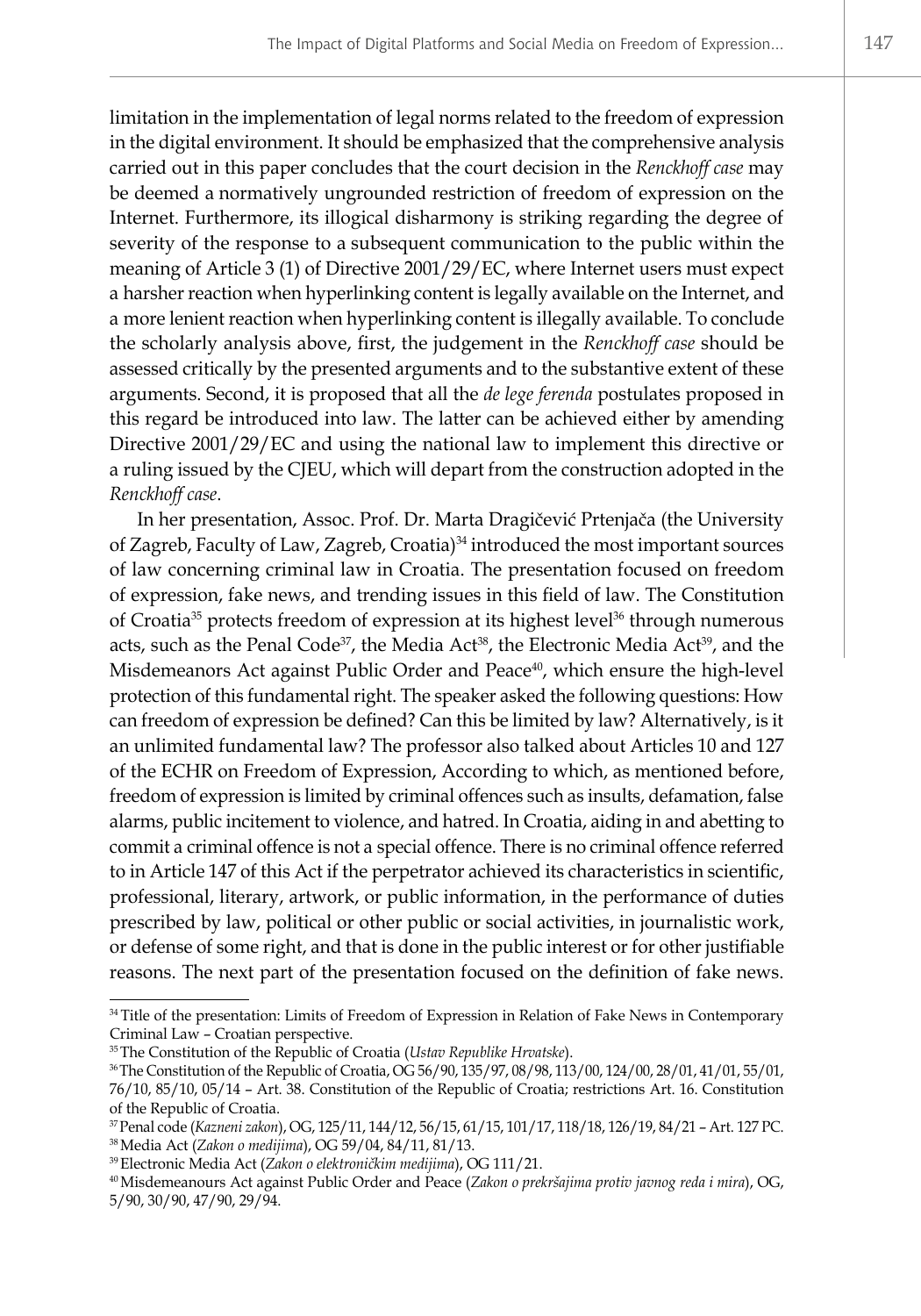Concluding the varied perspectives, it can be stated that it is difficult to determine whether something is a fake news. After identifying fake news, the question is, who is responsible for creating and disseminating fake news and who is authorized to determine whether something is fake news or not? There are several repercussions that do not prevent fake news. Currently, there are more issues than answers. Who is authorized to censors fake news? What about robots and semi-truths? How can we determine whether something is fake or true? What types of scientific methods can support the identification of fake news? The following conclusions were drawn: There are limits to freedom of expression. Censorship may only be forbidden if it is unlawful. Several boundaries can be found in criminal offences, but creating and disseminating fake news is not a criminal offence in Croatia.

#### References

- 1. Allcott H., Gentzkow M., *Social Media and Fake News in the 2016 Election*, Journal of Economic Perspectives 2017, Vol. 31 No 2.
- 2. Bajt V., *Online Hate speech and the "refugee crisis" in Slovenia* [in:] *The disaster of European refugee policy: Perspectives from the 'Balkan route*', Š. Neža Kogovšek, I.Ž. Žagar, M. Lukšič Hacin (eds.), Newcastle upon Tyne UK 2018.
- 3. Bakir V., McStay A., *Fake News and The Economy of Emotions*, Digital Journalism 2018, Vol. 6 Issue 2.
- 4. Balasubramani V., *Online Intermediary Immunity Under Section 230*, The Business Lawyer 2016/2017, Vol. 72 Issue 1.
- 5. Barzó T., Lenkovics B. (eds.), *Family Protection from a Legal Perspective*, Budapest-Miskolc: Ferenc Mádl Institute of Comparative Law and Central European Academic Publishing 2021.
- 6. Bayer L., *Inside Slovenia's war on the media*, available at: https://www.politico. eu/ article/slovenia-war-on-media-janez-jansa/.
- 7. Bąk A., *Serwisy społecznościowe efekt Facebooka i nie tylko*, Media i Społeczeństwo 2016, No. 6.
- 8. Bąkowicz K., *Wprowadzenie do definicji i klasyfikacji zjawiska fake newsa*, Studia Medioznawcze 2019, Vol. 20 No. 3.
- 9. Brenda-Mańkowska A., *Fake news, clickbait, żebrolajki problemy mediów w dobie postprawdy* [in:] *Mass media we współczesnym świecie*, V. Tanaś, W. Welskop (eds.), Łódź 2019.
- 10. Brenner S.W., *Should online defamation be criminalized?,* Mississippi Law Journal 2007, Vol. 76 Issue 3.
- 11. Bryndal D., Kochański P., *Multimedialne platformy cyfrowe*, Rzeczpospolita, 21 September 1998.
- 12. Cassim F., *Regulating hate speech and freedom of expression on the internet: Promoting tolerance and diversity*, South African Journal of Criminal Justice 2015, Vol. 28 Issue 3.
- 13. Castets-Renard C., *Algorithmic content moderation on social media in EU law: Illusion of perfect enforcement*, University of Illinois Journal of Law, Technology & Policy 2020, Issue 2.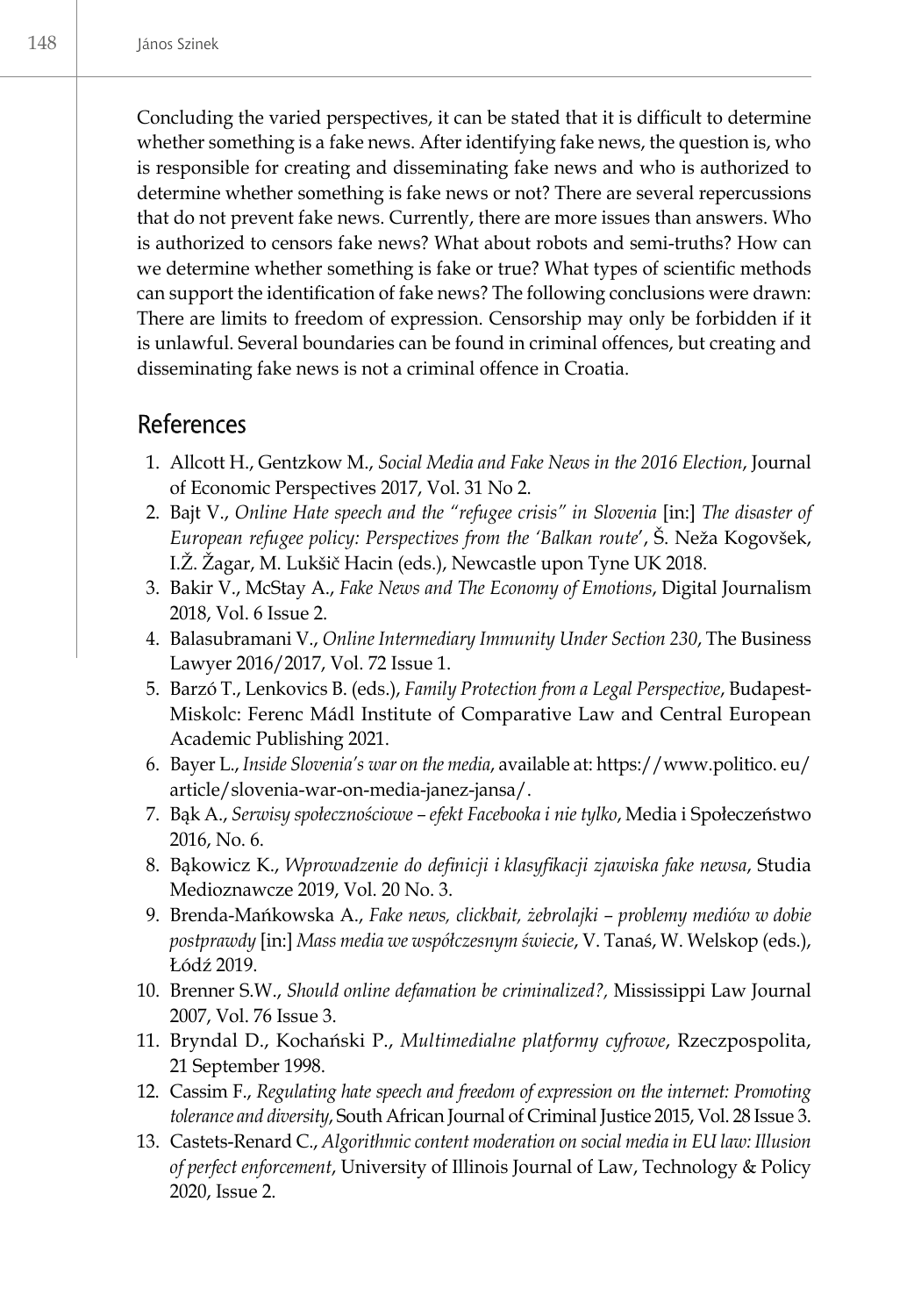- 14. Colliander J., *This is fake news: Investigation the role of conformity to other users' views when commenting on and spreading disinformation in social media*, Computers in Human Behavior 2019, Vol. 97.
- 15. Daniel K., *Media wobec fake newsów motywy kreowania, przyjmowane postawy, podejmowane działania*, Polityka i Społeczeństwo 2018, Vol. 16 No. 3.
- 16. Dąbrowska I., *Deepfake, Nowy wymiar internetowej manipulacji*, Zarządzenie Mediami 2020, Vol. 8 No 2.
- 17. Dębowski J., *O klasycznej koncepcji prawdy i jej filozoficznych podstawach. Czy w Matrixie możliwa jest prawda?* [in:] *Oblicza prawdy w filozofii, kulturze, języku*, A. Kiklewicz, E. Starzyńska-Kościuszko (eds.), Olsztyn 2014.
- 18. Durach F. et al., *Tackling Disinformation: EU Regulation of the Digital Space*, Romanian Journal of European Affairs 2020, Vol. 20 No 1.
- 19. Godnov U., Redek T., *The use of Twitter for political purposes in Slovenia*, Romanian Journal of Political Science 2014, Vol. 14 No. 1.
- 20. Henson B., Reyns B.W., Fisher B.S., *Fear of crime online? examining the effect of risk, previous victimization, and exposure on fear of online interpersonal victimization*, Journal of Contemporary Criminal Justice 2013, Vol. 29 Issue 4.
- 21. Horvat U., *Slovenia as the last EU country that does not yet have a GDPR implementing law*, 2020, available at: http://jadek-pensa.si/en/slovenia-as-the-last-eu-country-that- does-not-yet-have-a-gdpr-implementing-law/.
- 22. Kettemann M., *Follow-Up to the Comparative Study on 'Blocking, Filtering, and Take-Down of Illegal Internet Content'*, Germany 2019, available at: https://rm.coe.int/ dgi-2019-update-chapter-germany-study-on-blocking-and-filtering/168097ac51.
- 23. Klein D.O, Wueller J.R., *Fake News: A Legal Perspective*, Journal of Internet Law 2017, Vol. 10.
- 24. Klein E., *Mark Zuckerberg on Facebook's hardest year, and what comes next*, available at: https://bit.ly/37oMi2A.
- 25. Klonick K., *The new governors: the people, rules and processes governing online speech*, Harvard Law Review 2017, Vol. 131 Issue 6.
- 26. Koltay A., *The private censorship of Internet gatekeepers*, University of Louisville Law Review 2021, Vol. 59 No 1.
- 27. Koltay A., *A sajtószabadság fogalma ma* [in:] *Sajtószabadság és médiaszabályozás a 21. század elején 2*, A. Koltay, B. Török, Budapest 2015.
- 28. Koltay A., *A szólásszabadság doktrínája és a fake news jelensége az online platformokon* [in:] *Ünnepi kötet a 65 éves Imre Miklós tiszteletére*, É.M. Kovács (ed.) Budapest 2020.
- 29. Koltay A., *A véleményszabadság alkotmányos védelme az Alaptörvény első évtizedében*, Acta Humana: Hungarian Centre for Human Rights Publications 2021, No. 9(2).
- 30. Koltay A., *Az Alkotmánybíróság határozata az internetes kommentek polgári jogi megítéléséről*, Jogesetek Magyarázata 2015, No. 1.
- 31. Koltay A., *Médiaszabályozás az online platformok korában: Ami eddig történt, és ami előttünk áll* [in:] *Magyarország 2020: 50 tanulmány az elmúlt 10 évről*, Á. Mernyei, B. Orbán, Budapest 2021.
- 32. Koltay A., *New Media and Freedom of Expression: Rethinking the Constitutional Foundations of the Public Sphere*, Hart Publishing 2021.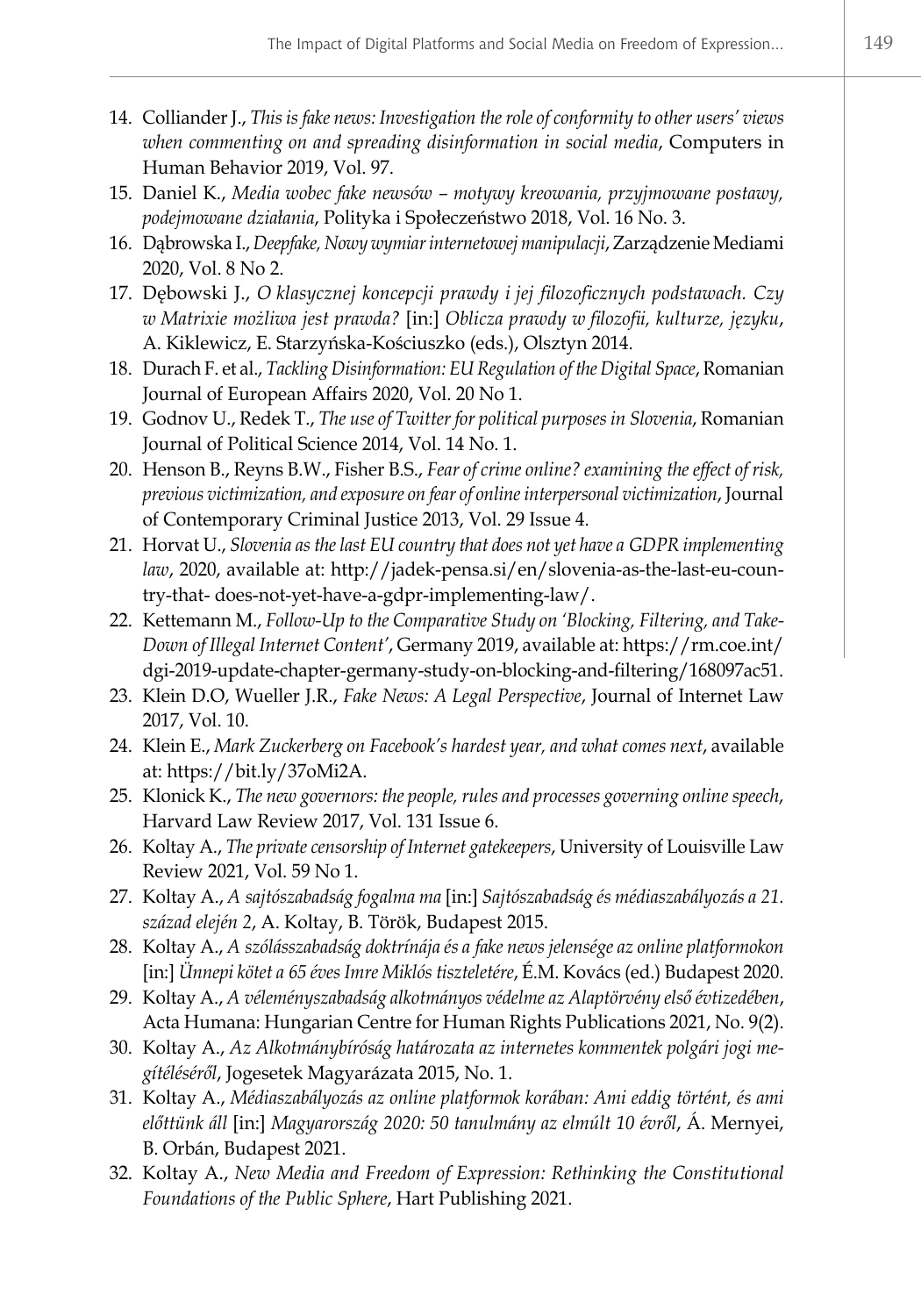- 33. Koltay A., *New Media and Freedom of Expression: Rethinking the Constitutional Foundations of the Public Sphere (Book Review)*, Hungarian Yearbook of International Law and European Law 2020, Vol. 8.
- 34. Koltay A., *On the Constitutionality of the Punishment of Scaremongering in the Hungarian Legal System*, Hungarian Yearbook of International Law and European Law 2021, Vol. 9.
- 35. Koltay A., *Online gatekeepers and the future (and present) of the democratic public sphere*, In Focus 2020, No. 1.
- 36. Koltay A., *The Right of Reply in European Comparative Perspective*, Acta Iuridica Hungarica – Hungarian Journal of Legal Studies 2013, Vol. 1.
- 37. Nielsen G., *Populism, Fake News, and the Flight from Democracy* [in:] *Navigating Fake News, Alternative Facts, and Misinformation in a Post-Truth World*, K. Dalkir, R. Katz, IGI Global Disseminator of Knowledge 2020.
- 38. Oręziak B., *Analiza prawnej dopuszczalności zamieszczania hiperlinków w internecie. Uwagi na tle wyroku Europejskiego Trybunału Praw Człowieka z 4.12.2018 r. w sprawie MAGYAR JETI ZRT przeciwko Węgrom*, Prawo w Działaniu 2019, Vol. 40.
- 39. Oręziak B., *Czy linkowanie w sieci jest dopuszczalne? Analiza w świetle najnowszego orzecznictwa Trybunału Sprawiedliwości Unii Europejskiej* [in:] *Własność intelektualna w Internecie*, D. Żak (ed.), Lublin 2018.
- 40. Oręziak B., *Judgement of the Court of Justice of the European Union (Second Chamber) of 8 September 2016 in Case C 160/15 in the proceedings of GS Media v Sanoma Media Netherlands BV, Playboy Enterprises International Inc., Britt Geertruid Dekker*, Comparative Law Review 2018, Vol. 23 No. 1.
- 41. Oręziak B., *Judicial Dialogue between the European Court of Human Rights and the Court of Justice of the European Union in the Field of Legal Liability for Posting Hyperlinks*, International Community Law Review 2019, Vol. 21 Issue 5.
- 42. Oręziak B., *Ograniczenia linkowania w Internecie w świetle orzecznictwa Trybunału Sprawiedliwości Unii Europejskiej – analiza orzeczenia z dnia 14 czerwca 2017 roku w sprawie C-610/15*, Przegląd Prawno-Ekonomiczny 2018, No. 4.
- 43. Peters M.A., Rider S., Hyvönen M., Besley T. (eds.), *Post truth, fake news: Viral modernity and higher education*, Singapore 2021.
- 44. Pollicino O., Somaini L., *Online disinformation and freedom of expression in the democratic context: The European and Italian responses* [in:] *Misinformation in referenda*, S. Baume et al. (eds.), London and New York 2020.
- 45. Popović D.V., Jovanović M., *Pravo Interneta Odabrane teme, I izdanje*, Beograd 2017.
- 46. Roksandić Vidlička S., *Possible future challenge for the ECtHR: Importance of the Act on exemption and the Sanader case for transitional justice jurisprudence and the development of transitional justice policies*, Zbornik Pravnog Fakulteta Zagrebu 2014, Vol. 64 No. 5–6.
- 47. Rozehnal A., *Media Law in the Czech Republic*, Kluwer Law International 2020.
- 48. Rozehnal A., *Media Law*, Pilsen 2015.
- 49. Rozehnal A., *Media Laws A Commentary*, Prague 2008.